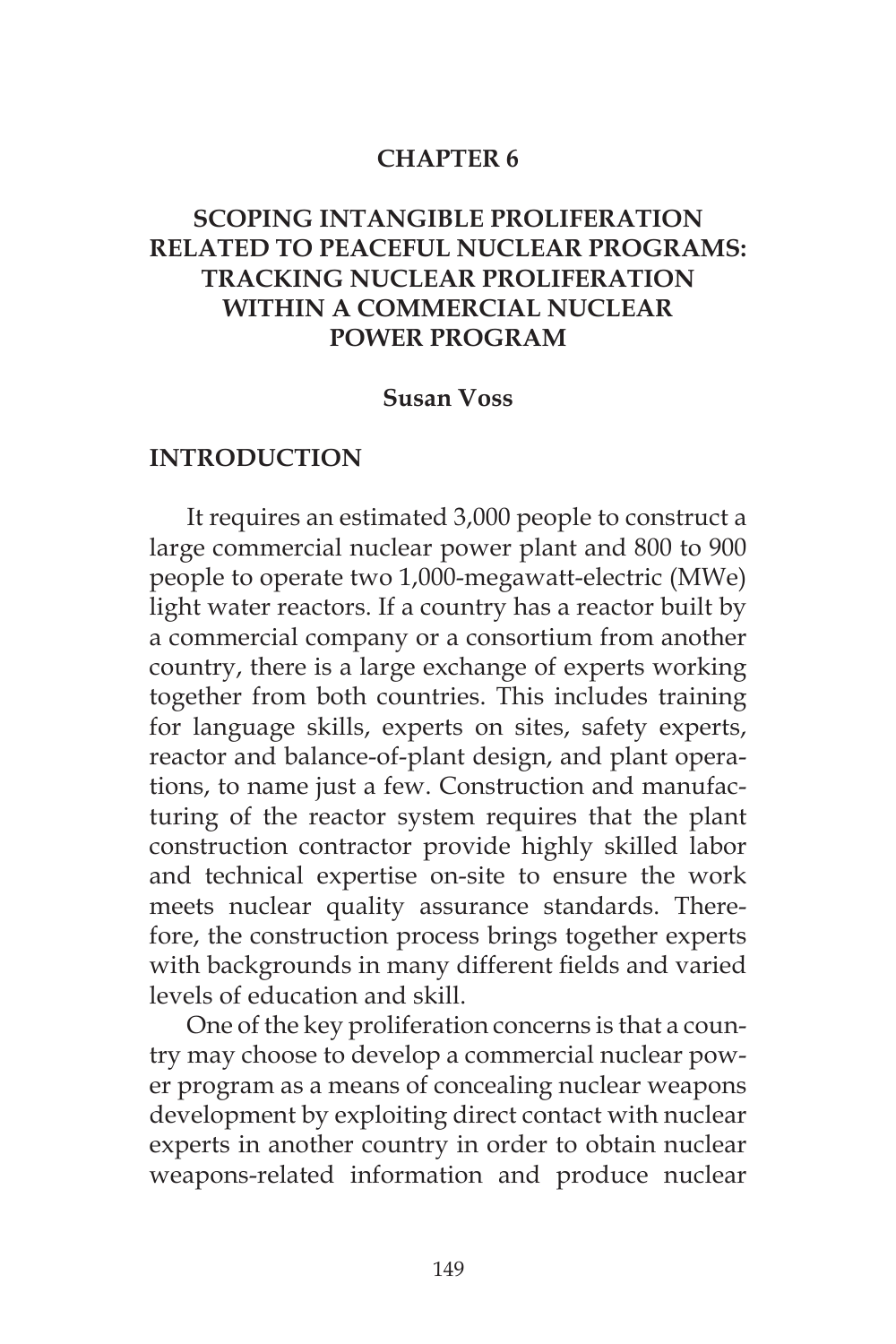weapons-useable materials and equipment. There are historic cases where nuclear power development has been used as a front for a nuclear weapons program, and technology has also been transferred within the framework of nuclear research outside of formal international agreements. The purpose of this chapter is to discuss the systematic tracking of information needed to follow and interdict nuclear proliferation and the difficulties in doing this work. A summary of technologies that have reportedly been illicitly transferred to Iran are provided as an example.

### **NEW CONSTRUCTION**

During the past 15 years or so, there have been a number of surprises in the field of nuclear proliferation, including the discovery of the construction of the Syrian research reactor with the Democratic People's Republic of Korea's (DPRK) support; the recent reports that China provided Pakistan nuclear material and the design for a weapon; the Khan network providing uranium enrichment equipment and expertise, along with nuclear weapons design information, to Libya, the DPRK, Iran, and a still unnamed fourth nation; and the surprising advancements within the Iranian nuclear program that were revealed by a dissident group—including heavy water production, the operation of a heavy water reactor, and uranium enrichment using centrifuge technology. These examples point to the difficulties faced by the nonproliferation community in tracking illicit nuclear agreements and transfers of technology, which have steadily grown with the advent of global trade. The potential transfer of technology is a more significant issue in nuclear weapons states where nuclear institutions and educa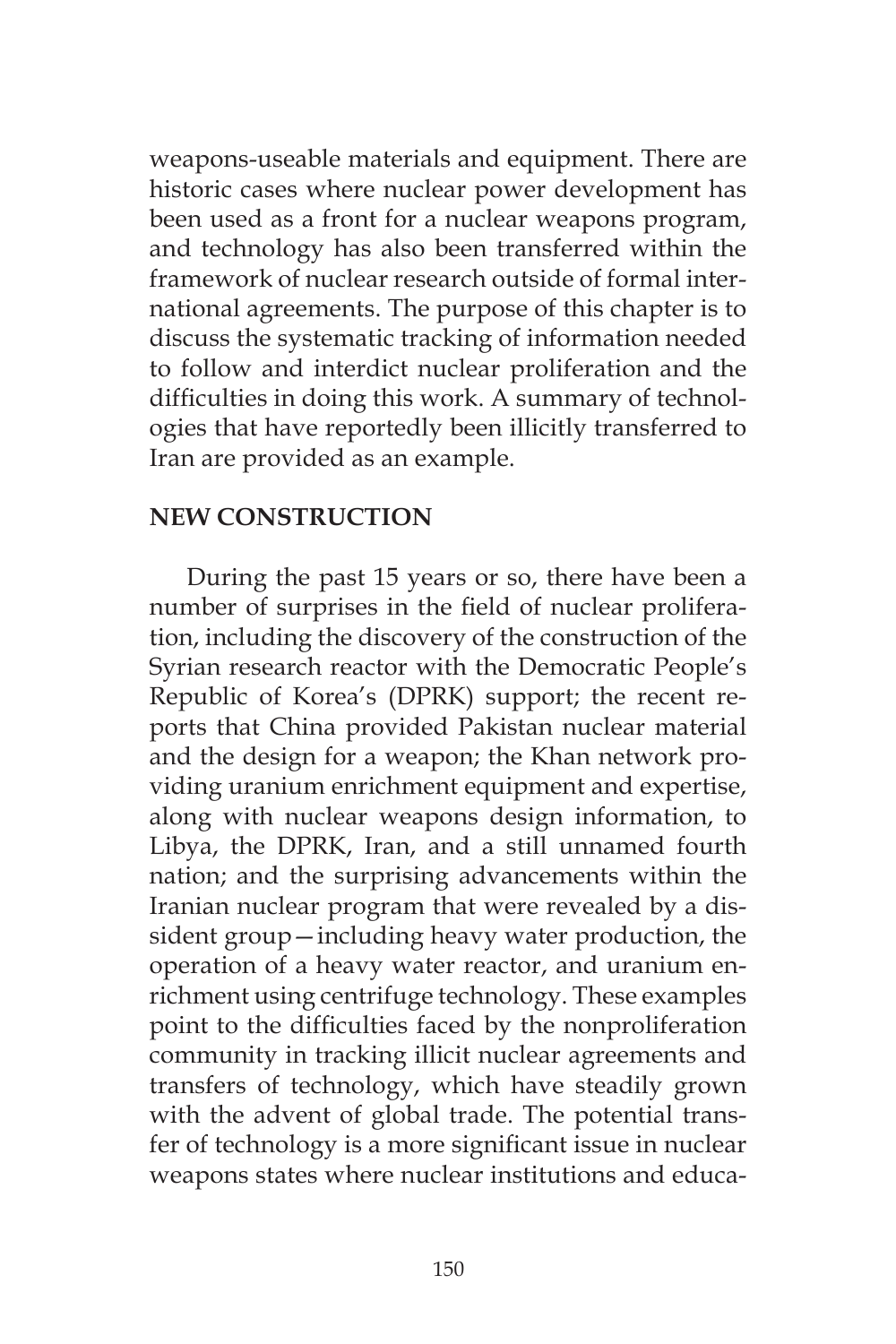tion centers work on technology that can be used for nuclear weapons materials production, nuclear weapons design, and nuclear weapons testing. Therefore, to help clarify the problem of technology transfers, the issue can be divided into three categories: nuclear materials, nuclear weapons, and nuclear weapons testing.

### **NUCLEAR MATERIALS**

The construction of a nuclear power plant requires the exchange of scientists, engineers, material scientists, and technicians between two countries unless it is being built with indigenous technology. This affords a country that may have the production of nuclear material for a nuclear weapon as its ultimate goal an opportunity to have direct contact with nuclear experts in other countries and the possibility of establishing outside contracts or agreements.

Nuclear weapons materials production is a rather broad category that includes uranium mining and conversion, uranium enrichment, fuel pin manufacturing, the operation and construction of research reactors, reprocessing spent fuel, and plutonium production. Often, knowledge of these key technical areas coexists at the institutes, companies, and educational centers involved in commercial nuclear power since the processes for producing nuclear power and nuclear weapons materials utilize complementary technologies and capabilities. Also, some of the manufacturing organizations work on many different technologies and may have expertise in manufacturing what are called dual-use capabilities. What this implies is that, given a cooperative agreement to construct a nuclear power plant, a country seeking a nuclear weapons capability will have an increased probability of having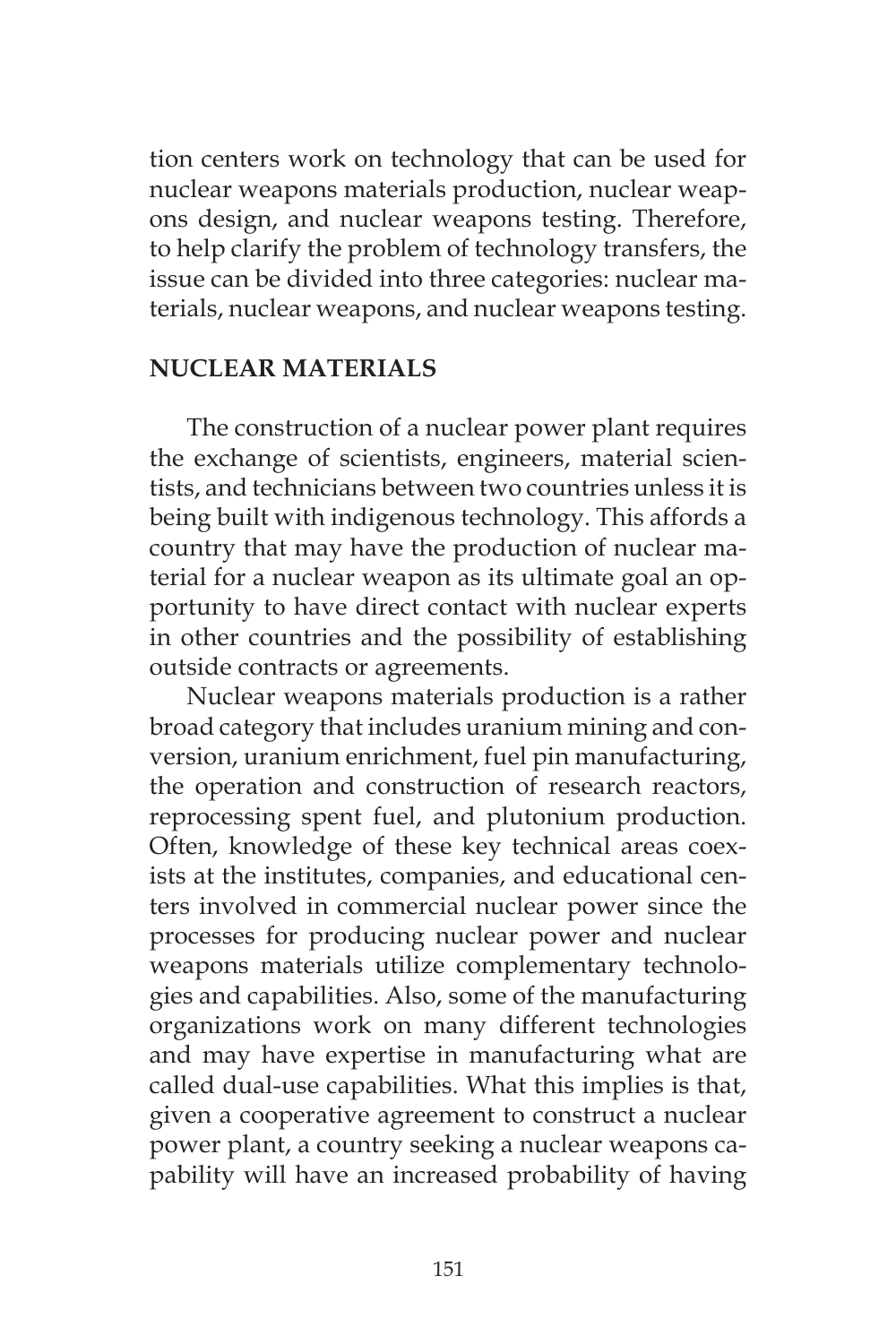access to experts, institutions, companies, and educational centers that have expertise in the production of nuclear materials that could be used for weapons.

Given the large quantity of people, equipment, and correspondence—over 1,000 people; tens of thousands of pieces of equipment; and tens of thousands of documents, drawings, and communications—involved in the design and construction of a nuclear power plant, it is possible that a country seeking a nuclear weapons capability could use a nuclear power plant as a cover to obtain information on nuclear materials production. That said, it is ironic to note that the Syrian research reactor, reportedly being built with the help of the North Koreans, was not noticed, in part because Syria's partnership with the DPRK was unknown, and therefore Syria was not under the same scrutiny to which a country suspected of developing a nuclear weapons capability would be subjected. Examples of nuclear material pathways include the following:

1. Pakistan chose the highly enriched uranium (HEU) path based upon the illicit use of information obtained from the commercial URENCO plant. It has since built heavy water research reactors for the production of plutonium.

2. The DPRK chose a plutonium path, using spent nuclear fuel from its 5-MWe research reactor. There are recent reports that it is pursuing the HEU option, using centrifuge technology reportedly obtained through the Khan network.

3. Syria was possibly pursuing a plutonium path using the research reactor it was developing with North Korea.

4. South Africa chose an HEU path with support from Israel.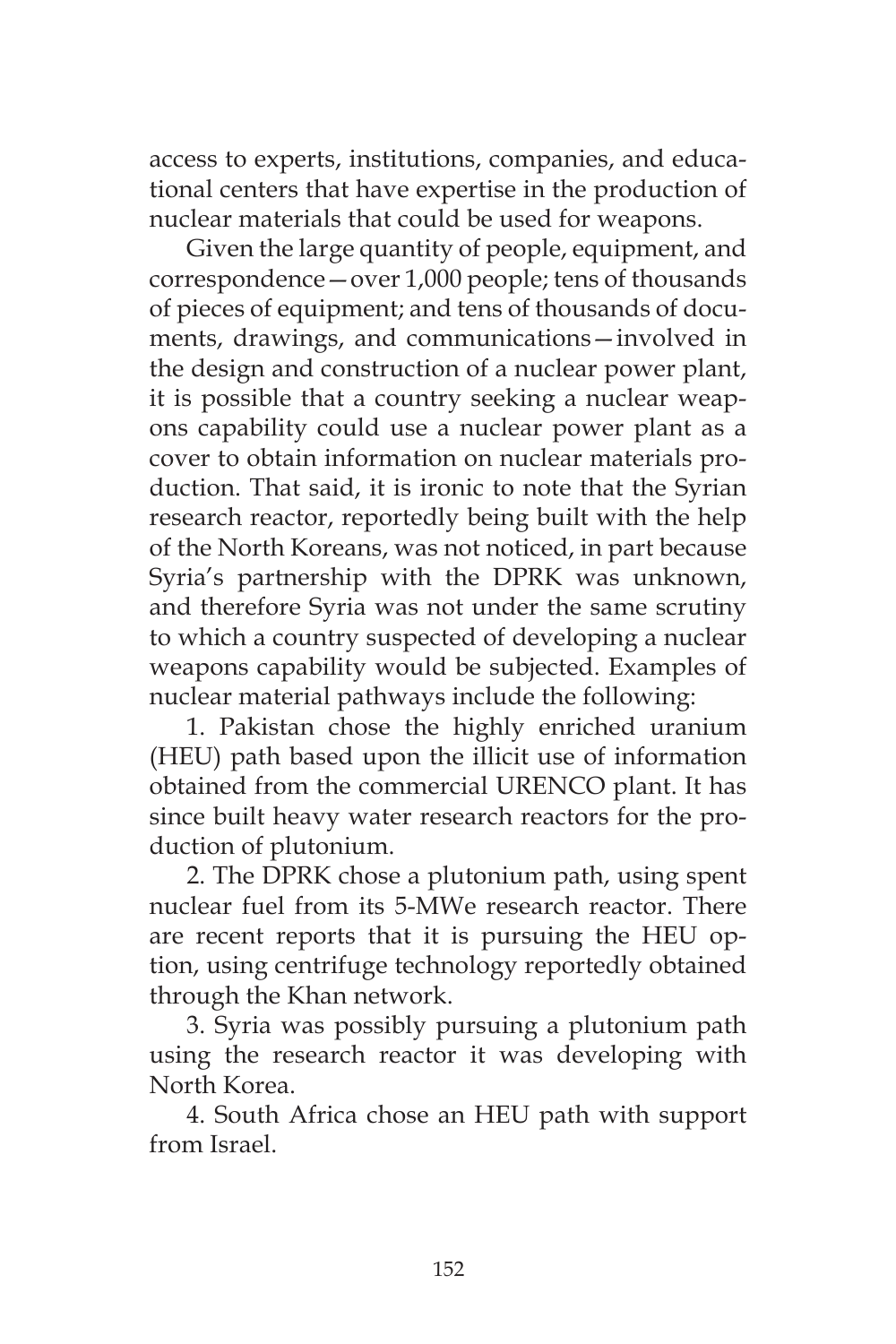5. Iran appears to have chosen a multipronged approach for HEU production—including the use of centrifuge technology obtained through the Khan network and, early in its program, laser enrichment while simultaneously pursuing possible plutonium production through its heavy water research reactor. Iran obtained much of its technological base through interactions with Pakistan's Khan network, China, and Russia.

6. Libya was pursuing an HEU path with centrifuge technology purchased from the Khan network.

These examples are included to illustrate the different pathways taken by some countries pursuing nuclear material production capability. Of the countries that have pursued, or appear to have been pursuing, a nuclear weapons capability during the past 15 years, Iraq, Syria, and Libya had nuclear research programs but not a civilian nuclear power program, whereas North Korea and Iran developed fuel cycle capabilities and nuclear power programs as the cornerstone for their broader nuclear research. Both the North Koreans and Iranians received nuclear training in Russia. It is reported that more than 300 North Korea nuclear specialists of various qualifications were trained at various Soviet institutes of higher education. These facilities included the Moscow Engineering Physics Institute (MEPhI), the Bauman Higher Technical School, the Moscow Energy Institute, and other educational establishments. Some of the nuclear specialists worked at the Joint Institute for Nuclear Research in Dubna and the Institute of Physics and Power Engineering in Obninsk.<sup>1</sup> Specific examples of Iranians training in Russia are referenced in the following text.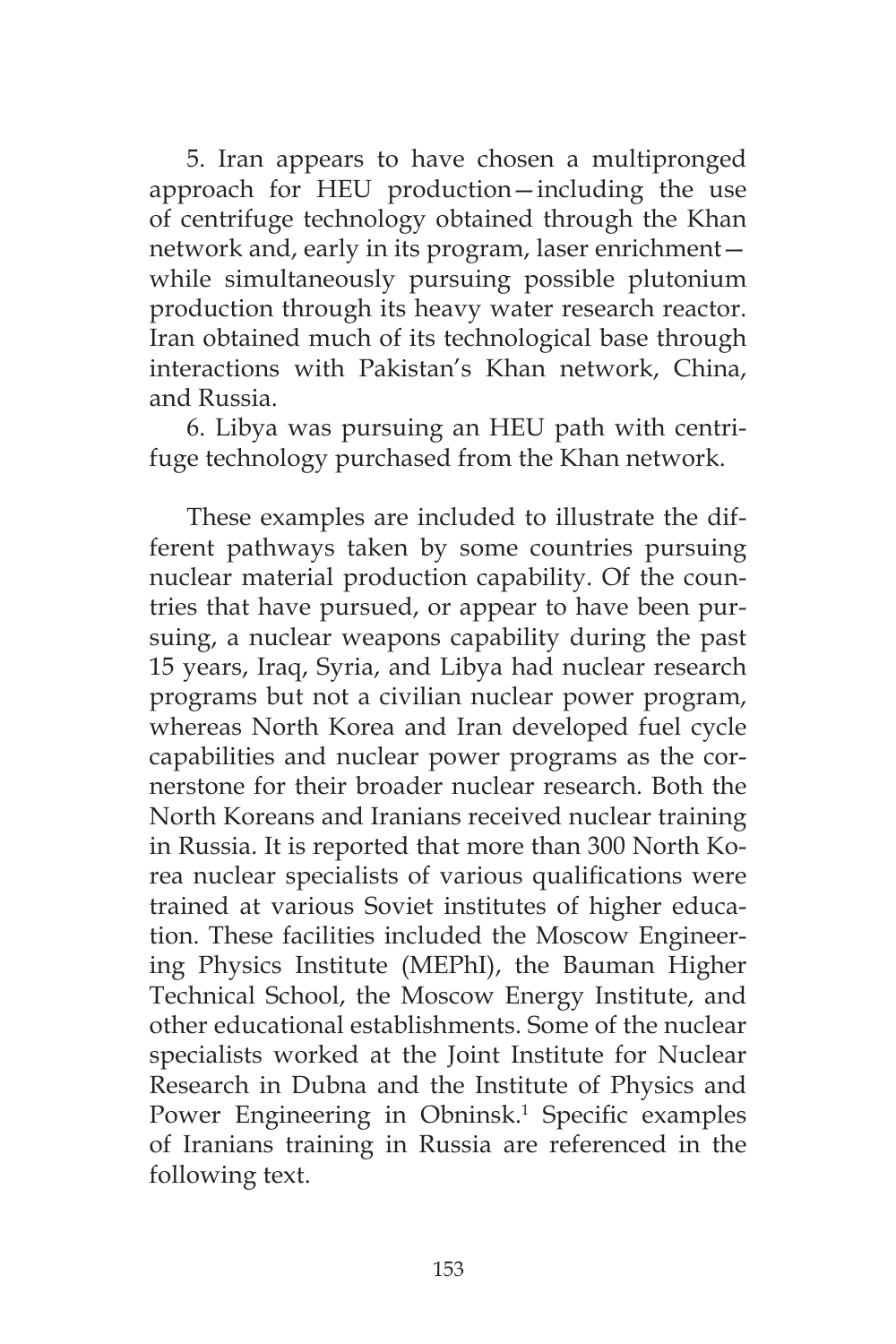## **NUCLEAR WEAPONS AND WEAPONS TESTING**

The second category of nuclear weapons expertise represents a much smaller core group of individuals, institutions, companies, and educational centers. While these groups may still be involved in the commercial nuclear power business, they are far fewer in number and generally work within a secure or classified environment.

According to Jeffrey Richelson, "While thousands were involved in India's nuclear program, only 50 to 75 scientists were actually part of the effort to design and build an explosive device."2 (See Figure 6-1.) The number of individuals with specialized nuclear materials production and weapons knowledge is a relatively small fraction of those with knowledge in nuclear power plant construction, manufacturing, and operation.



**Figure 6-1. Individuals with Specialized Nuclear Materials Production and Weapons Knowledge Compared to Those with Knowledge in Nuclear Power Plant Construction, Manufacturing, and Operation.**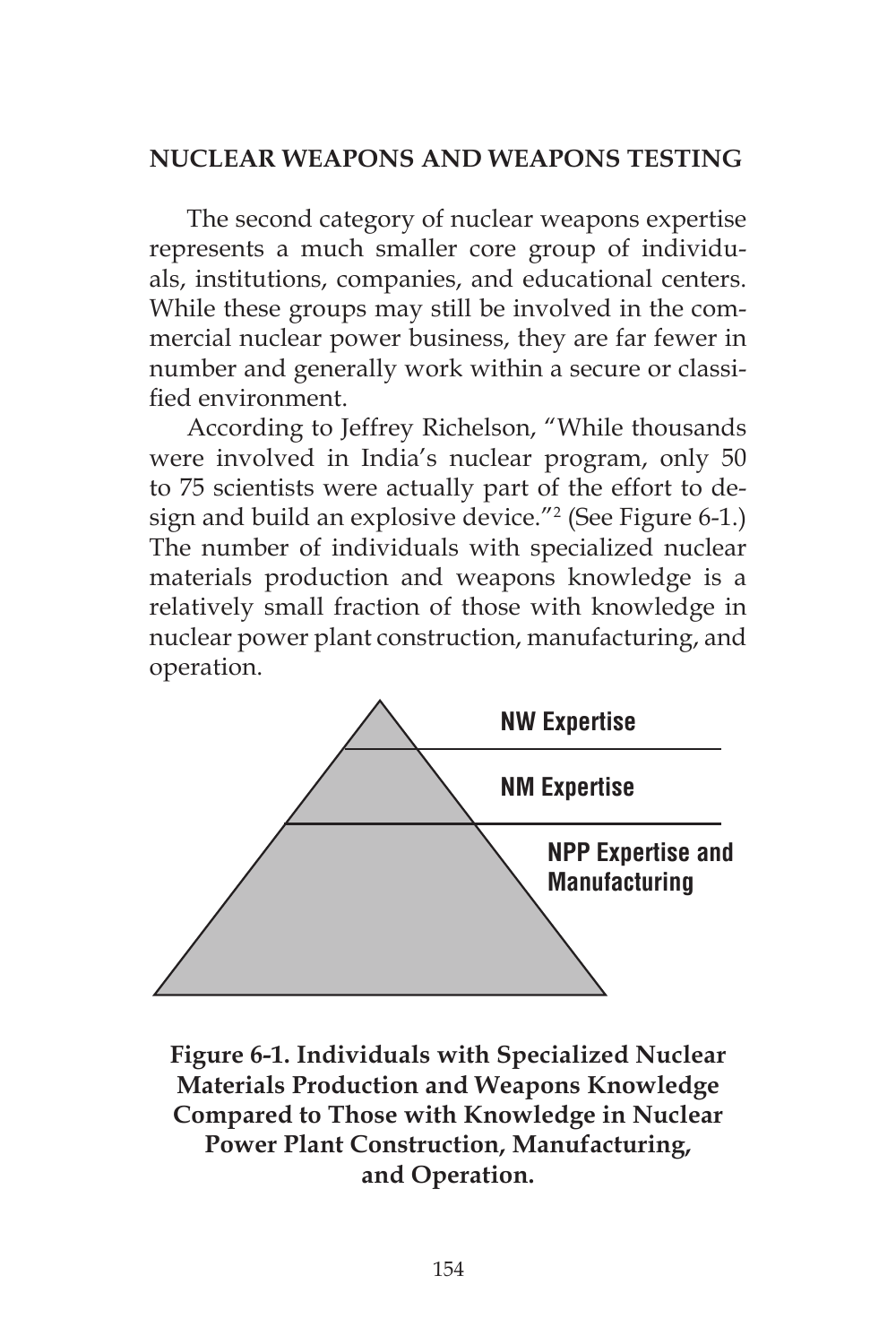Finally, the third category, nuclear weapons testing, also has a reduced number of people working within the civilian nuclear power business, but crossover is still possible. More difficult to trace are the affiliated organizations or front companies for the weapons laboratories that provide specialized expertise in support of nuclear weapons work and testing.

### **EXISTING AND NEW NUCLEAR POWER PLANT CONSTRUCTION**

According to the World Nuclear Association (WNA), there are 435 nuclear power reactors operating in 30 countries, plus Taiwan, representing 2,630 billion kilowatthours (kWh) in 2010 figures, or around 14 percent of the world's electricity.<sup>3</sup> There are currently 60 new reactors under construction in 14 countries, including some countries with existing nuclear power capability: the United States, Canada, Finland, France, the United Kingdom (UK), Romania, Slovakia, Bulgaria, Russia, South Korea, Japan, China, Pakistan, and India. Nations that are far along in their planning for a commercial nuclear power capability include Poland, Kazakhstan, the United Arab Emirates (UAE), Jordan, Turkey, Vietnam, Indonesia, and Thailand.<sup>4</sup> Overall, there are "45 countries actively considering embarking upon nuclear power programs which do not currently have it."5 According to the WNA, the following countries are actively considering nuclear power programs (NPP):

• In Europe: Italy, Albania, Serbia, Croatia, Portugal, Norway, Poland, Belarus, Estonia, Latvia, Ireland, and Turkey.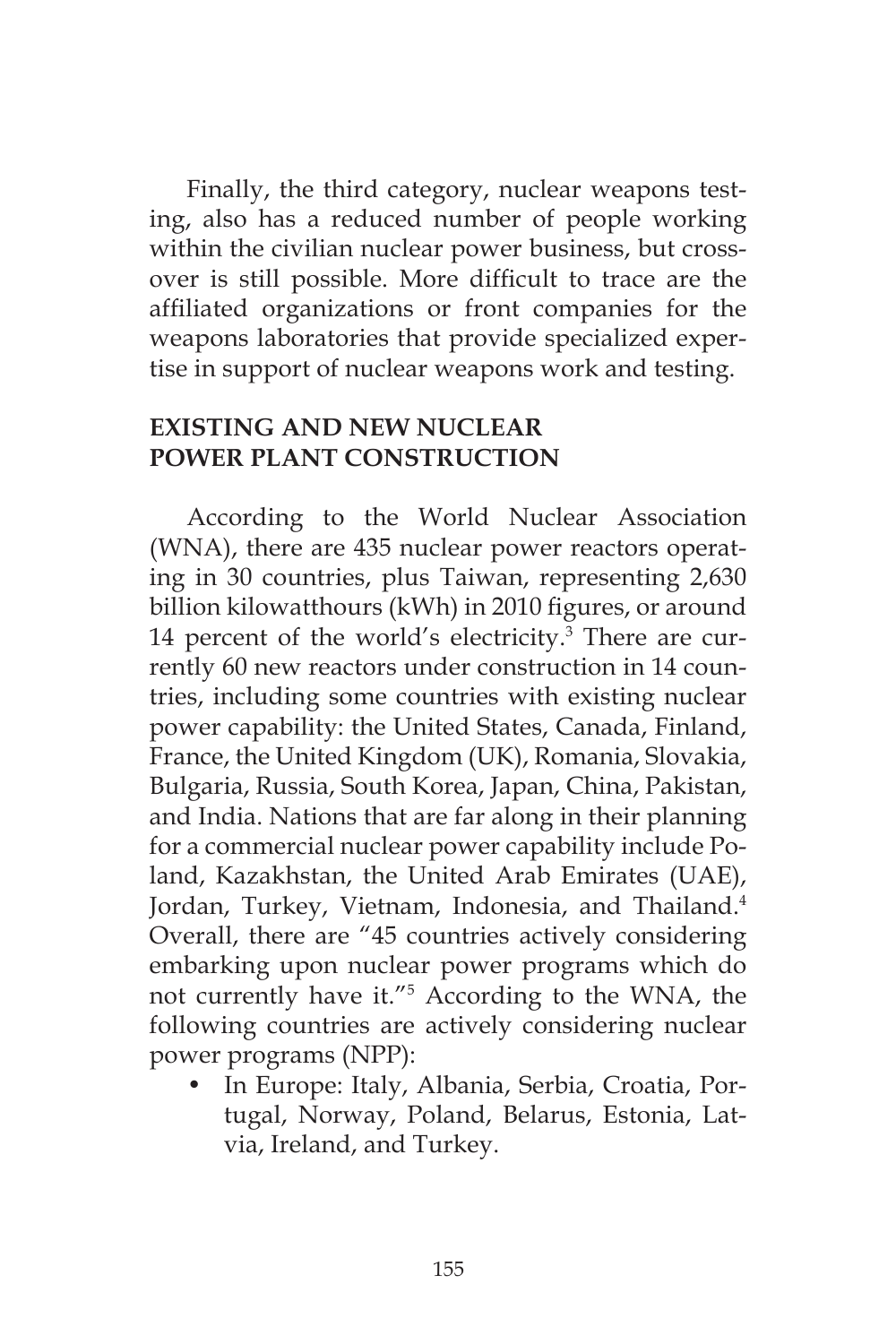- In the Middle East and North Africa: Iran, Gulf states including the UAE, Saudi Arabia, Qatar and Kuwait, Yemen, Israel, Syria, Jordan, Egypt, Tunisia, Libya, Algeria, Morocco, and Sudan.
- In West, Central, and Southern Africa: Nigeria, Ghana, Senegal, Kenya, Uganda, and Namibia.
- In South America: Chile, Ecuador, and Venezuela.
- In Central and Southern Asia: Azerbaijan, Georgia, Kazakhstan, Mongolia, Bangladesh, and Sri Lanka.
- In Southeast Asia: Indonesia, Philippines, Vietnam, Thailand, Malaysia, Singapore, Australia, and New Zealand.
- In East Asia: North Korea.

Of the 14 countries with new reactors under construction, seven of them—the United States, France, the UK, Russia, China, Pakistan, and India—are already nuclear weapons states; and two of the seven nonweapons states, Japan and Canada, have expertise in the production of weapons-usable materials. Both countries are under International Atomic Energy Agency (IAEA) safeguards. Primary reactor design, manufacturing, and construction are from private commercial, or state-owned companies within the United States, Canada, France, Russia, South Korea, and Japan.<sup>6</sup>

## **TRACKING PROLIFERATION**

Therefore, given the increase in new countries seeking a civilian nuclear power program and the potential for increased interaction with individuals, companies,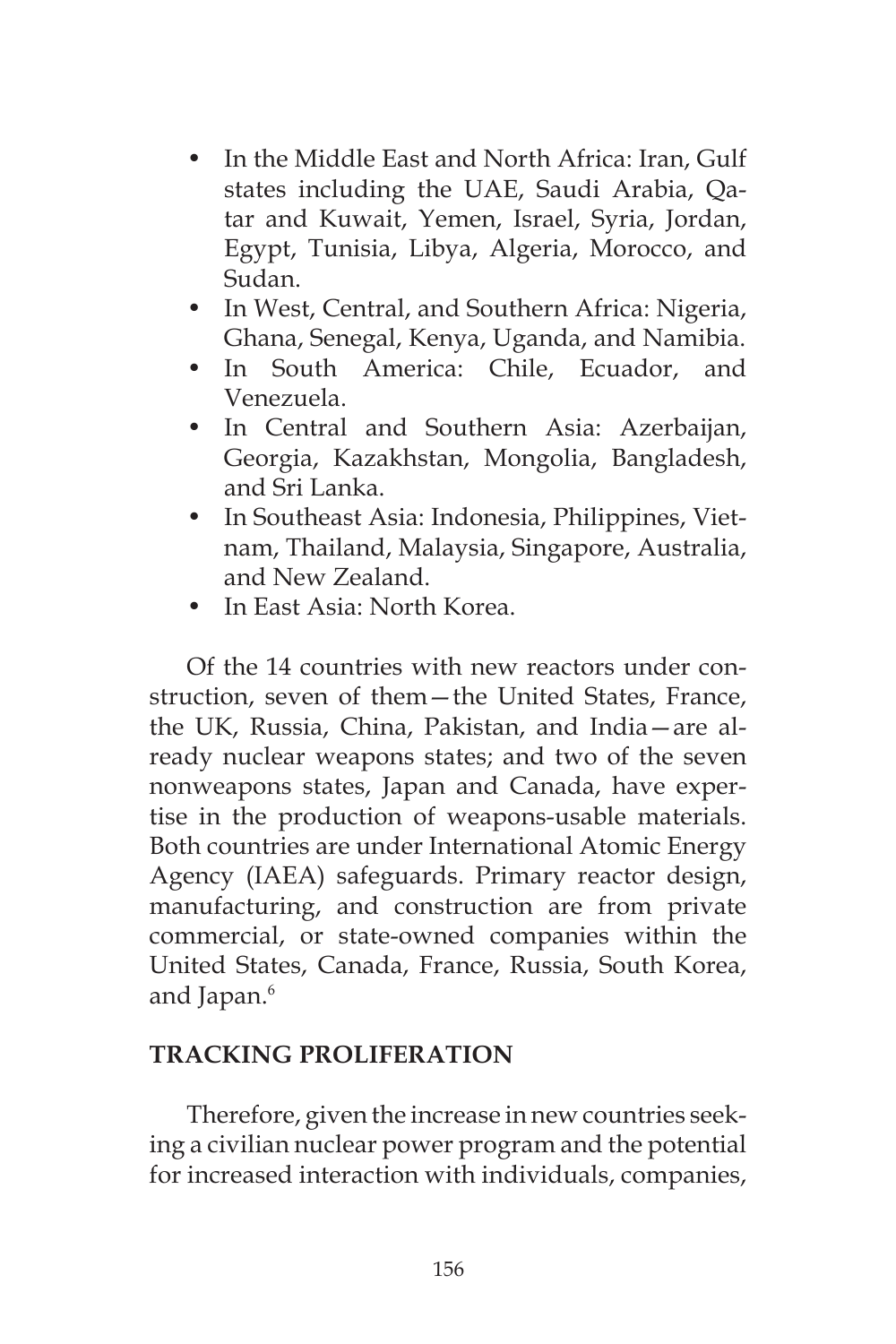organizations, institutions, and educational centers with nuclear production expertise and technology, and to a lesser extent with those with expertise in nuclear weapons and testing, we have to ask, What do we need to do to track proliferation in this environment? If we estimate that there are thousands of people working on a nuclear power plant within the country building the plant, several thousands more visiting that country, thousands of pieces of equipment being shipped, and thousands of documents and communiqués being generated, is it possible to find illicit activity between nations, institutions, companies, or even between individuals?

A "systems approach" is required to set up an infrastructure to track nuclear proliferation and identify potential gaps or discrepancies. The key to the effort is gaining an understanding of the fundamental governmental and organizational structures for each country involved in receiving or transferring nuclear technology. Without an understanding of the organizational structures, it is impossible to understand the relationship between people, companies, technologies, projects, and other important indicators of proliferation. Creating a detailed understanding of an organization and identifying the key people takes a significant amount of time and effort.

Once a model is established, it is important to keep it current as changes are made—i.e., a dynamic systems model or living document. Once organizational structures are established, additional information such as relationships, publications, history, timelines, technologies, and projects—can be correlated. Timelines are critical for gaining a spatial understanding of the inter-relationship between technology development and a country's overall capability. Relation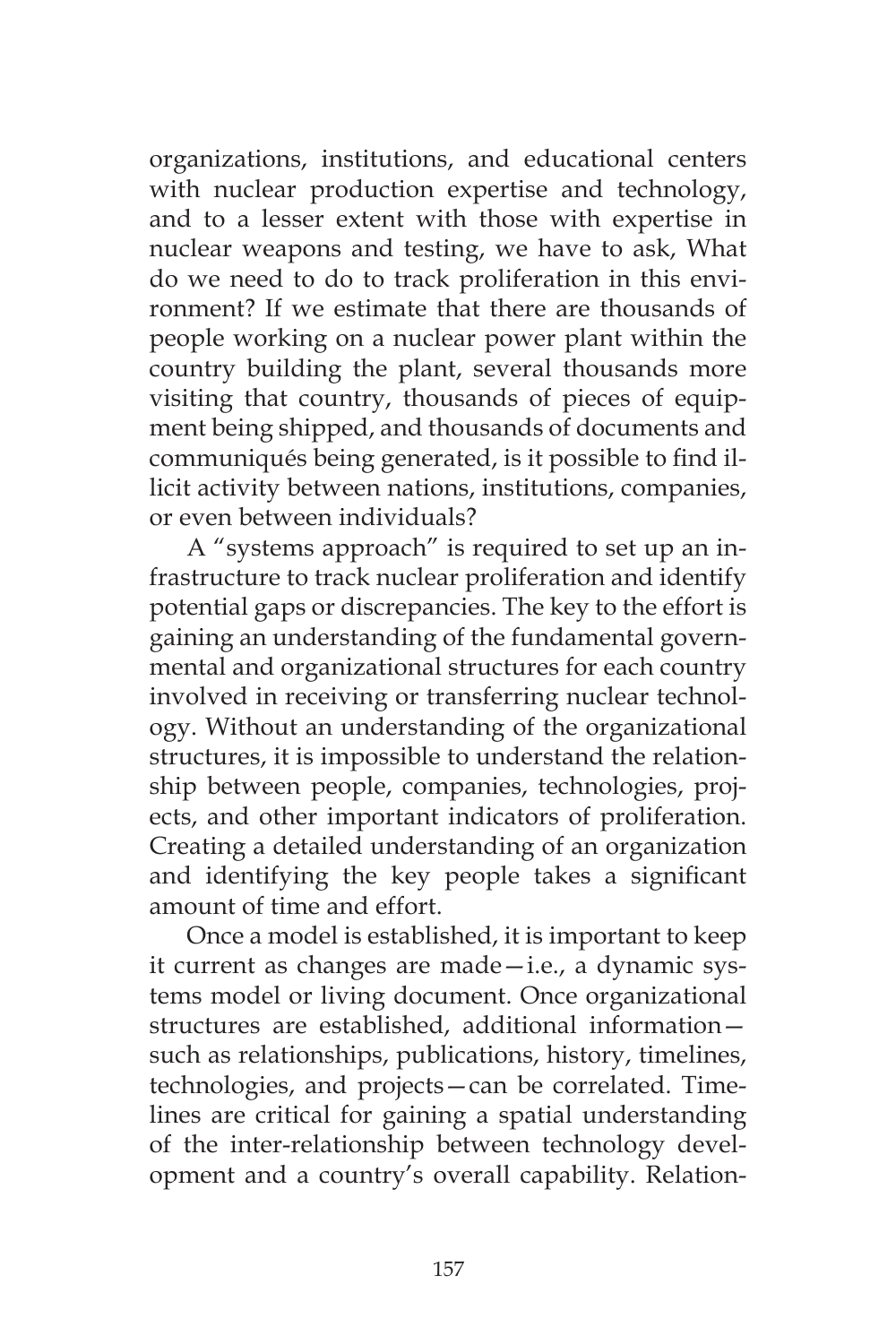ship charts help to map interactions between different organizations, groups, and individuals, thereby providing possible ties between military and civilian interests. Tracking past relationships can provide insights into current transactions as well. Maps, material/facility flow sheets, organization charts, and relationship charts all provide an integrated picture that incorporates thousands of pieces of information and can capture the state of knowledge at that moment.

Given the obvious need to develop not only indepth tracking but also integrated systems thinking, why is this not accomplished more often? Interestingly, one of the primary concerns has to do with the power dynamics and the interests of the individual analyst. A nonproliferation analyst is noted for the research he or she performs on a specific topic and therefore, in a sense, the analyst owns that piece of the puzzle. When an analyst surrenders it to a larger model, it results in a loss of power and a place at the table. Therefore, one of the keys to developing extended systems thinking is finding a way to ensure that each analyst has a place in the larger picture.

Yet, even establishing an understanding of the organizational dynamics does not guarantee there will be a clear path for action. For example, it was never clear what role former President Pervez Musharraf or the military may have played in the Khan network. There are many similar examples where the line of information ends and it is indeterminable as to why; in other words, is it because there are no further connections and links, or might it simply be that we were unable to obtain additional information?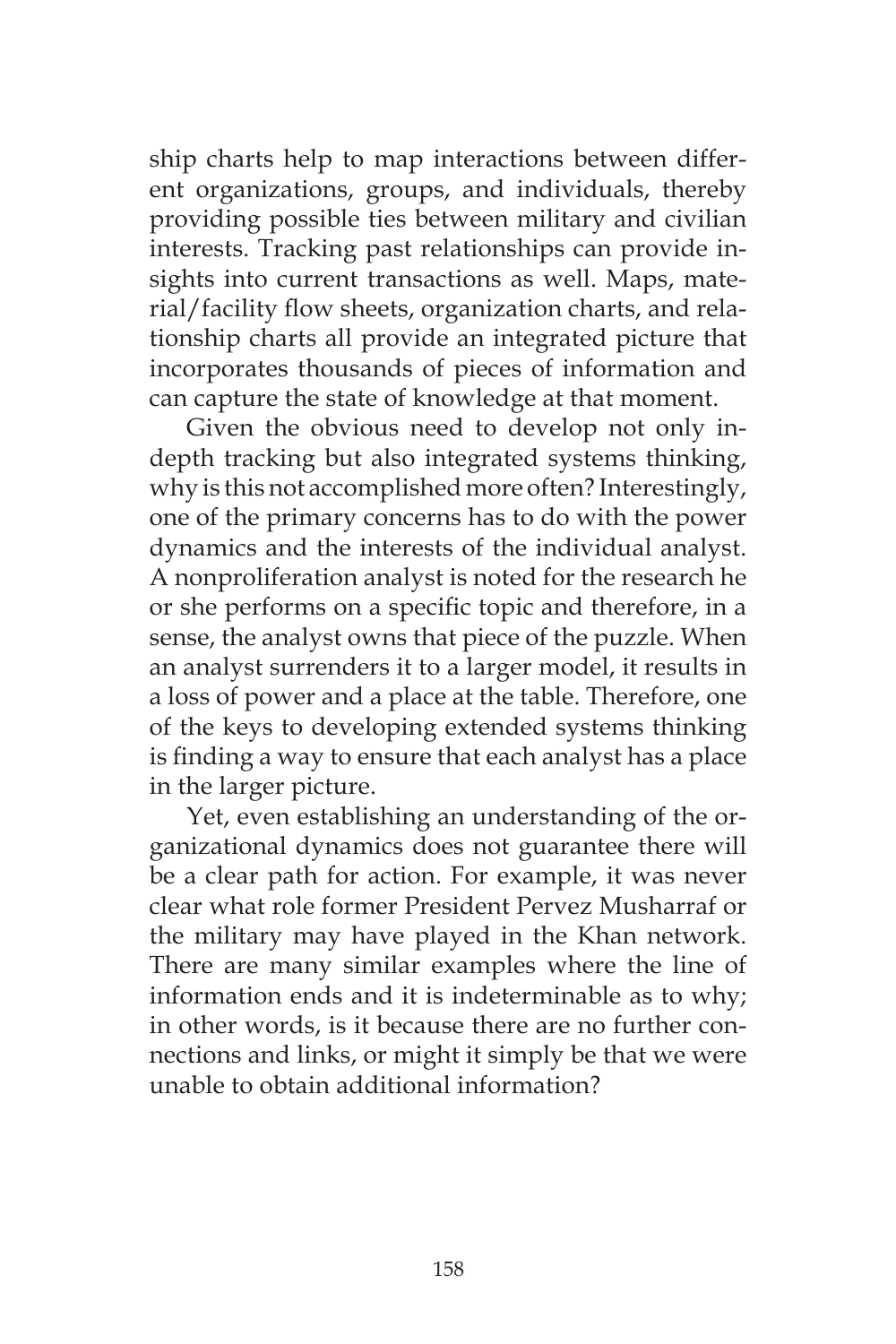### **Example: Iran's Nuclear Program.**

The Iranian nuclear program is used as an example of a nation whose civilian nuclear program has been identified as providing cover for illicit activity.<sup>7</sup> To understand their nuclear program, it is important to establish the organizational relationships of the Iranian government, the military, and the religious leadership. To gain a systems perspective of Iran's program, a model of the organizations that work with nuclear technology or nuclear policy and their inter-relationships needs to be built. The Atomic Energy Organization of Iran (AEOI) has the lead for civilian nuclear development, including uranium mining, conversion, fuel fabrication, research reactors, the Bushehr nuclear power plant, and uranium enrichment. The AEOI has its headquarters in Tehran and operates a number of different facilities and research centers throughout Iran. A good summary of the AEOI organization, capabilities, and facilities is provided by Dr. Ghannadi-Maragheh in his 2002 paper.<sup>8</sup>

Since February 13, 2011, the director of the AEOI has been Dr. F. Abbasi-Davani. He has a dual role as head of the AEOI and Vice President of Iran. The dual appointment shows the importance of the nuclear program within Iran. Information on the military dimension to Iran's nuclear program has emerged in the past 10 years or so. Dr. Abbasi-Davani has been linked to the military side of Iran's government. According to the Institute for Science and International Security (ISIS),<sup>9</sup> "Prior to his appointment as AEOI head, he chaired the physics department at Tehran's Imam Hossein University, which is linked to the Iranian Revolutionary Guard Corps (IRGC) and work on nuclear weaponization." Dr. Abbasi-Davani's unique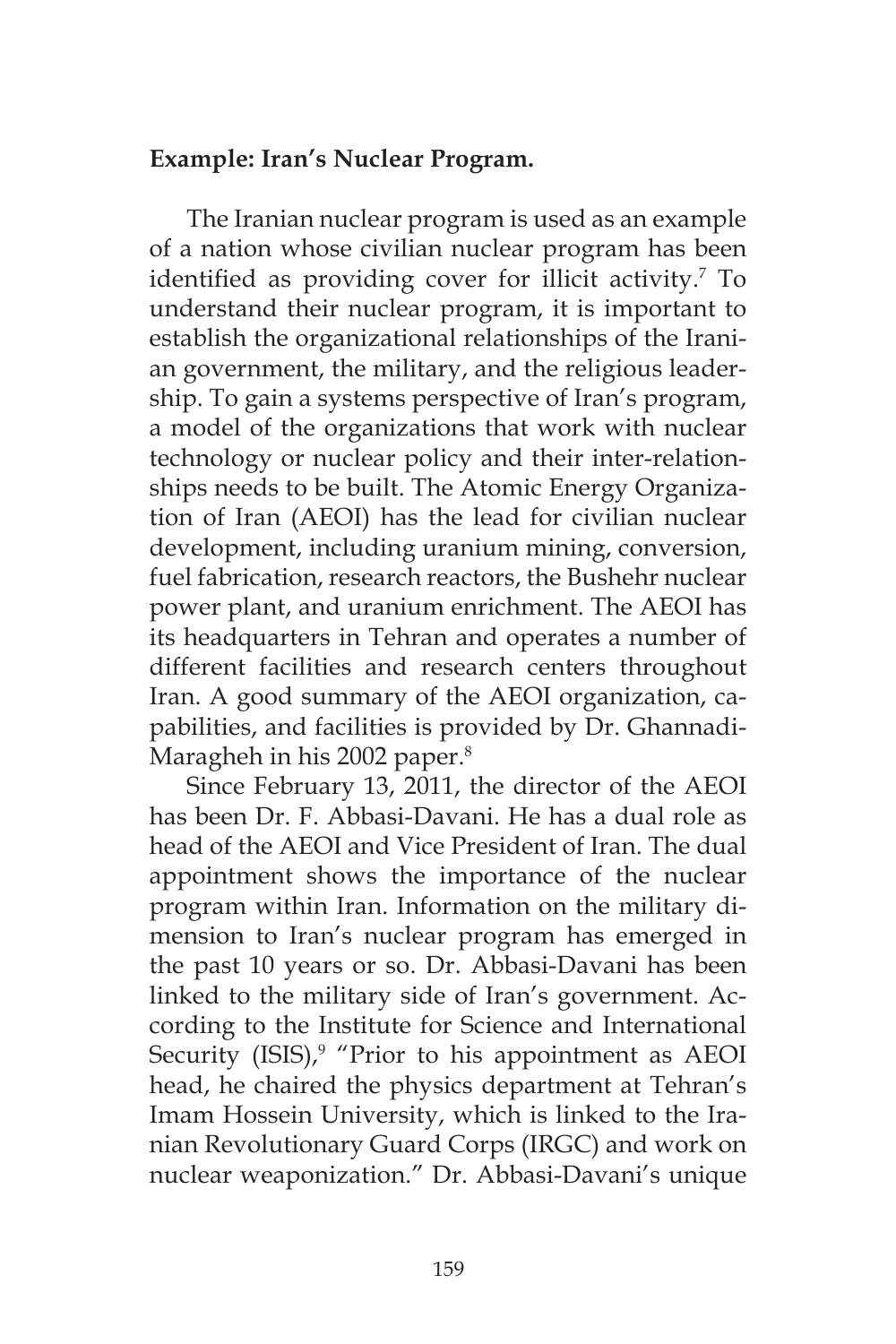role of being linked to the military aspect of the weapons program and his recent placement as the head of the AEOI may indicate the Iranian government's decision to ensure closer ties between civilian and military nuclear development. Both the IRGC and regular military are subordinate to the Ministry of Defense and Armed Forces Logistics (MODAFL). MODAFL and IRGC have a number of affiliated institutions, universities, and businesses, including the Imam Hossein University in Tehran, Shahid Behreshi University, Institute of Applied Physics (IAP) (formerly the Physics Research Center [PRC]), and many others.<sup>10</sup> The National Council of Resistance of Iran (NCRI) provides additional background on Iran's nuclear program, and in 2004, it made the claim that the P2 centrifuge technology development program was not under the AEOI but rather the military.<sup>11</sup>

Developing highly advanced organization charts of both the civilian and military governmental structures with ties to companies, institutions, technologies, and key individuals makes it possible to observe patterns and relationships that would otherwise be missed. Figures 6-2 and 6-3 are organization charts prepared by the IAEA on Iran's military program. Their detail reflects a significant effort to piece together information over many years.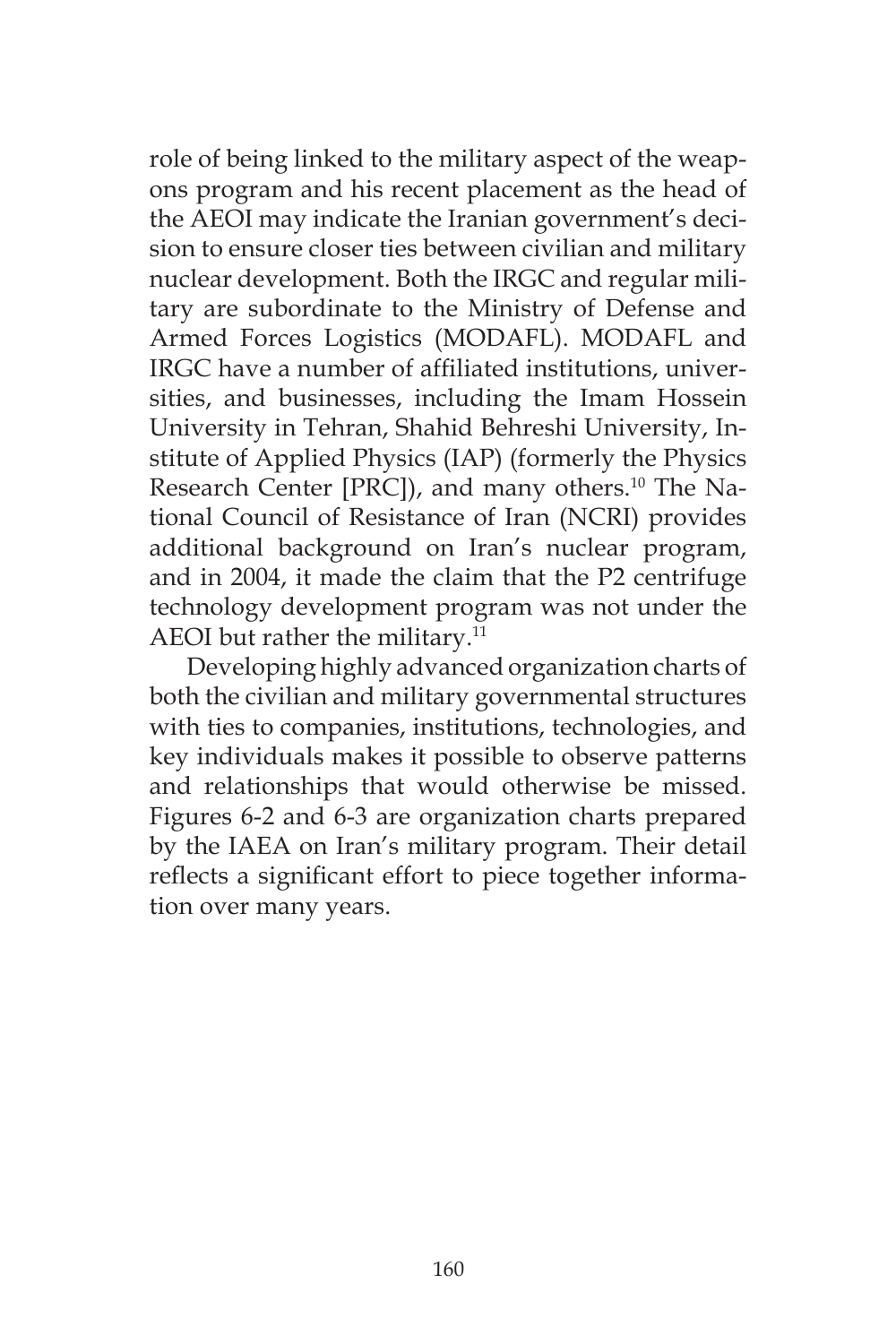

## **Figure 6-2. IAEA Organization and Flow Chart of the Military Side of Iran's Nuclear Program.12**

### **PHRC** Departments

Department 01 Nuclear Physics Department 02 Centrifuge Enrichment Department 03 Laser Enrichment Department 04 Uranium Conversion Department 05 Geology Department 06 Health Physics Department 07 Workshop Department 08 Heavy Water Department 09 Analytical Laboratory Department 10 Computing

Department 20 Analysis

#### **AMAD Plan Projects**

Project 110 Payload Design Project 111 Payload Integration Project 3 Manufacture of Components 3.12 Explosives and EBW detonator 3.14 Uranium metallurgy Project 4 Uranium Enrichment Project 5 Uranium Mining, Concentration & Conversion 5.13 Green Salt Project 5.15 Gehine Mine Project Projects 8, 9 and 10 Project Health and Safety Project 19 Involvement of IAP Project/Group 117 Procurement and Supply

### **SADAT Centres** Centre for Readiness & New Defence Technologies Centre for R&D (1) of Explosion & Shock Technology Centre for Industrial Research & Construction Centre for R&T (2) of Advanced Materials -Chemisiry Centre for R&T of Advanced Materials -Metallurgy Centre for R&D of New Aerospace Technology Centre for Laser & Photonics Applications

(1) R&D = Research & Development (2) R&T = Research & Technology

# **Figure 6-3. IAEA Chart of the Iranian Military Program Departments, Projects, and Centers.13**

What is interesting about the MODAFL organization structure developed by the IAEA, as shown in Figures 6-2 and 6-3, is that it implies that nuclear research, although considered to be under the AEOI, the civilian branch of the Iran nuclear program, may fall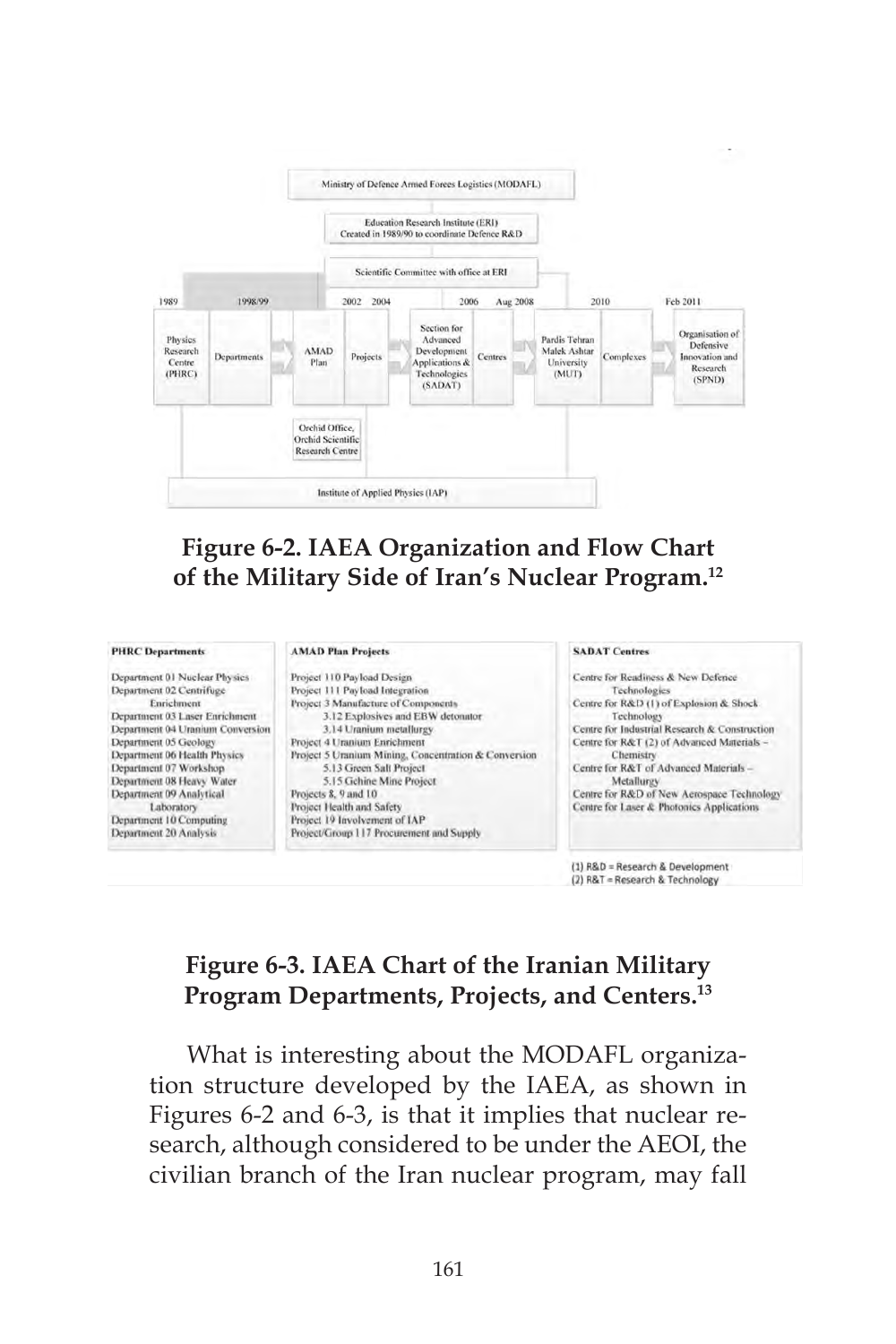either completely or in part under the military organization, MODAFL, instead. The implications of this governmental structure are that the technologically critical infrastructure to producing weapons material is actually part of the **military infrastructure** rather than the civilian infrastructure. This is a wonderful example of integrating information over time and across different venues, including organizations and technologies. It provides a powerful overview of Iran's nuclear program in two simple charts.

## **Iran Nuclear Program and International Agreements.**

Iran has worked primarily with Pakistan's Khan network, China, and Russia in establishing its broad based nuclear capability. To understand Iran's proliferation pathways would require establishing detailed knowledge of the Pakistani nuclear program; the Khan network with associated people and businesses; and Russia and China's civilian and military nuclear complex, institutions, companies, and technologies. This is a thoroughly complex and daunting task.

Russia's nuclear organization, Rosatom, is a highly complex organization consisting of governmental offices, technical and research institutes, design institutes, large-scale manufacturing and testing, materials development, nuclear reactor operation, nuclear weapons stockpile maintenance, materials production, universities with expertise in nuclear training, banks, and many other entities. During the 1990s, Russia was in a state of transition and economic chaos and had less control over its nuclear institutes, which opened up possibilities for technology transfer.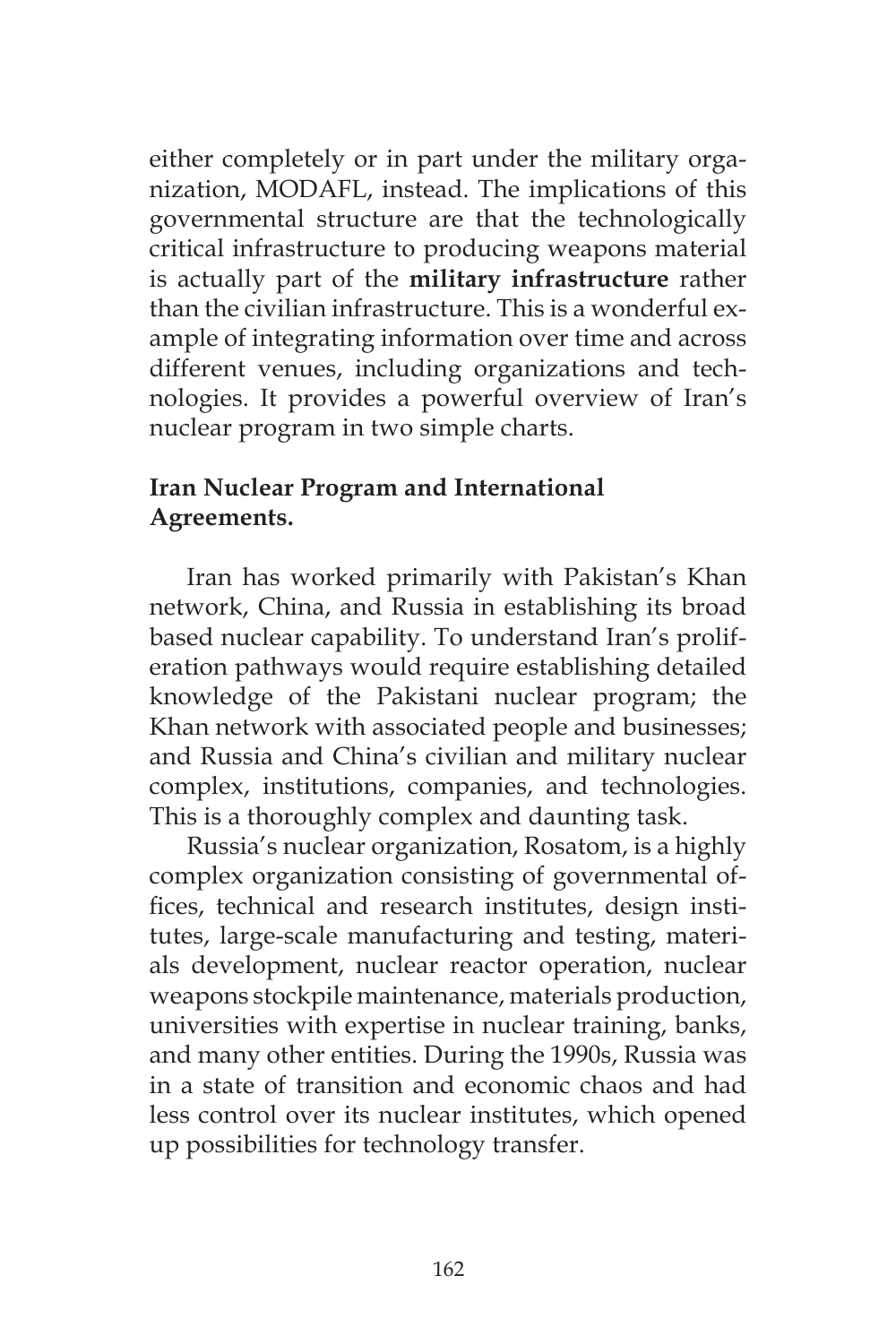Its current organization chart is diverse and multifaceted. Many of the technical institutes also have affiliated private companies called limited liability companies, or LLCs. The predecessor organization to Rosatom signed the agreement with Iran to complete the unfinished Bushehr nuclear power plant back in the mid-1990s. This baseline agreement resulted in additional agreements for language training, nuclear physics and engineering education, reactor operations, nuclear safety, and others.

Training was included as part of the Bushehr Nuclear Power Plant agreement between Russia and Iran. The following list provides just a few specific examples of the sites and number of people identified for training and construction at the Bushehr Nuclear Power Plant (BNPP):

- July 22, 1989, and August 25, 1992: Russia and Iran establish training agreement with *Zarubezhatomenergostroi* (later to become part of Rosatom) to train up to 100 Iranians per year. $14$
- 1993-95: 18 Iranians reported to have completed their master's degrees at the Russian All-Union Research Institute for Power Plant, Moscow (possibly N.A. Dollezhal Scientific Research and Design Institute of Energy Technologies (NIKIET).15
- 1995: Within the 1995 Bushehr reactor agreement, 10-20 students trained per year in Russian schools such as the Kurchatov Institute of Atomic Energy (KIAE), MEPhI, and Novovoronezh Nuclear Power Plant.16
- 1998: Began training Iranians on reactor operations at the Novovoronezh Nuclear Power Plant; by 2001, a total of 342 Iranians had been trained<sup>17</sup>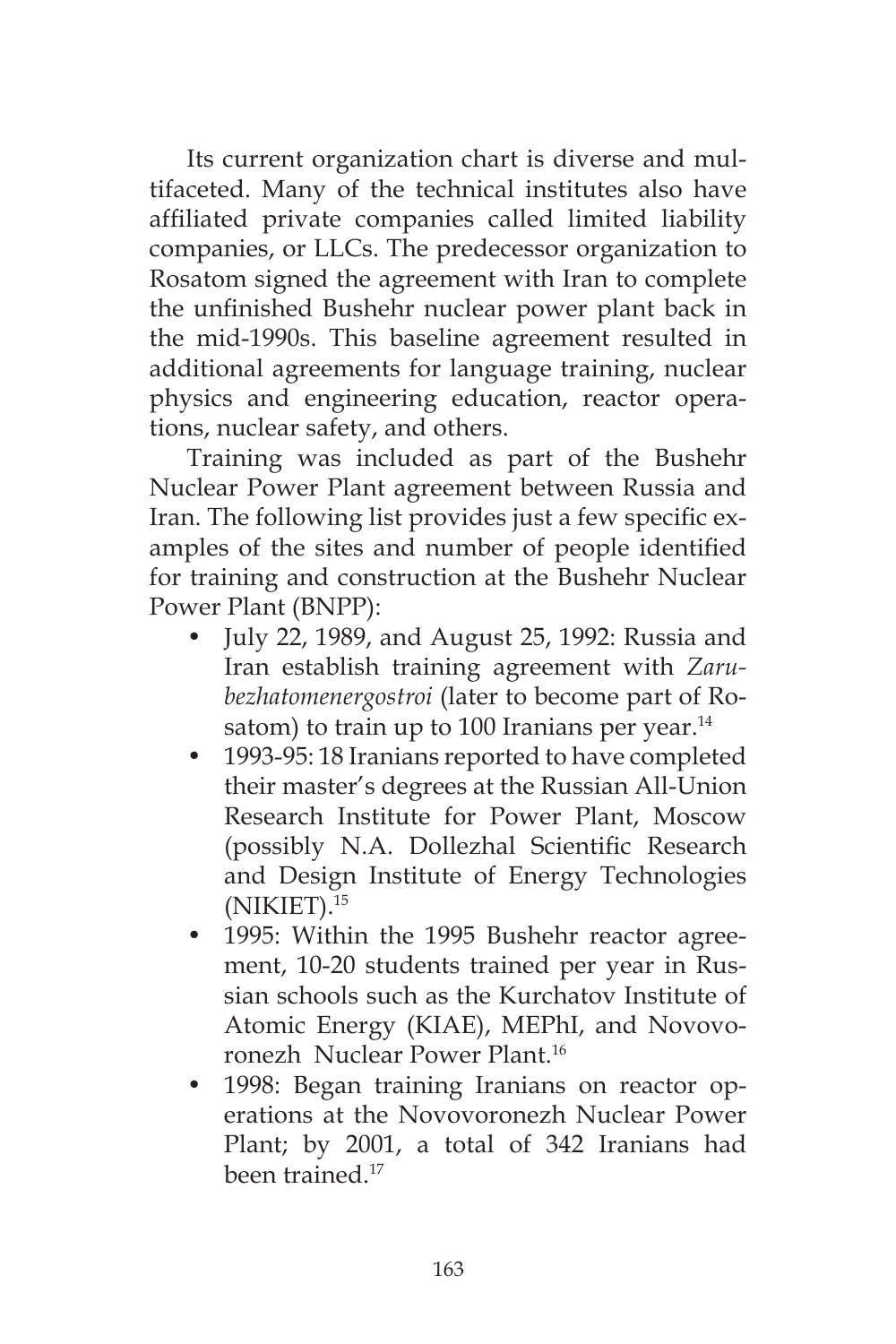- 1998: Iranian student trained at the Mendelev Institute of Chemical Technology.18
- 2003: Up to 200 Iranians trained at Obninsk Atomic Energy University, where they learned basic skills in operating the BNPP.19
- Published estimates of the number of workers at the BNPP construction site:
	- 1998: 700 Russians working at the BNPP site.20
	- 2002: Approximately 3,900 Russians and Iranians working on the BNPP; another source reports there were 1,200 Russians and Ukrainians.<sup>21</sup>
- Published estimates of the amount of equipment shipped to Iran from Russia:
	- By the end of 2002: 5,000 tons of equipment had been delivered to the BNPP.<sup>22</sup>
	- 2003: 7,000 tons of equipment had been delivered.<sup>23</sup>
	- 2000-05: large pieces of equipment were shipped to Iran. This includes the reactor vessel, steam generators, turbine, piping, and other large equipment needed for the system.
- By 2008: A total of 82 megatons of fuel enriched up to 3.62 percent U-235 were delivered to the BNPP.24

In summary, given the number of Iranians receiving training at Russian nuclear institutes, the number of Russians traveling to and living in Iran for the construction of the BNPP, and the massive amount of equipment shipped from numerous manufacturing centers throughout Russia, it was possible for nuclear proliferation activity to go undetected and unchecked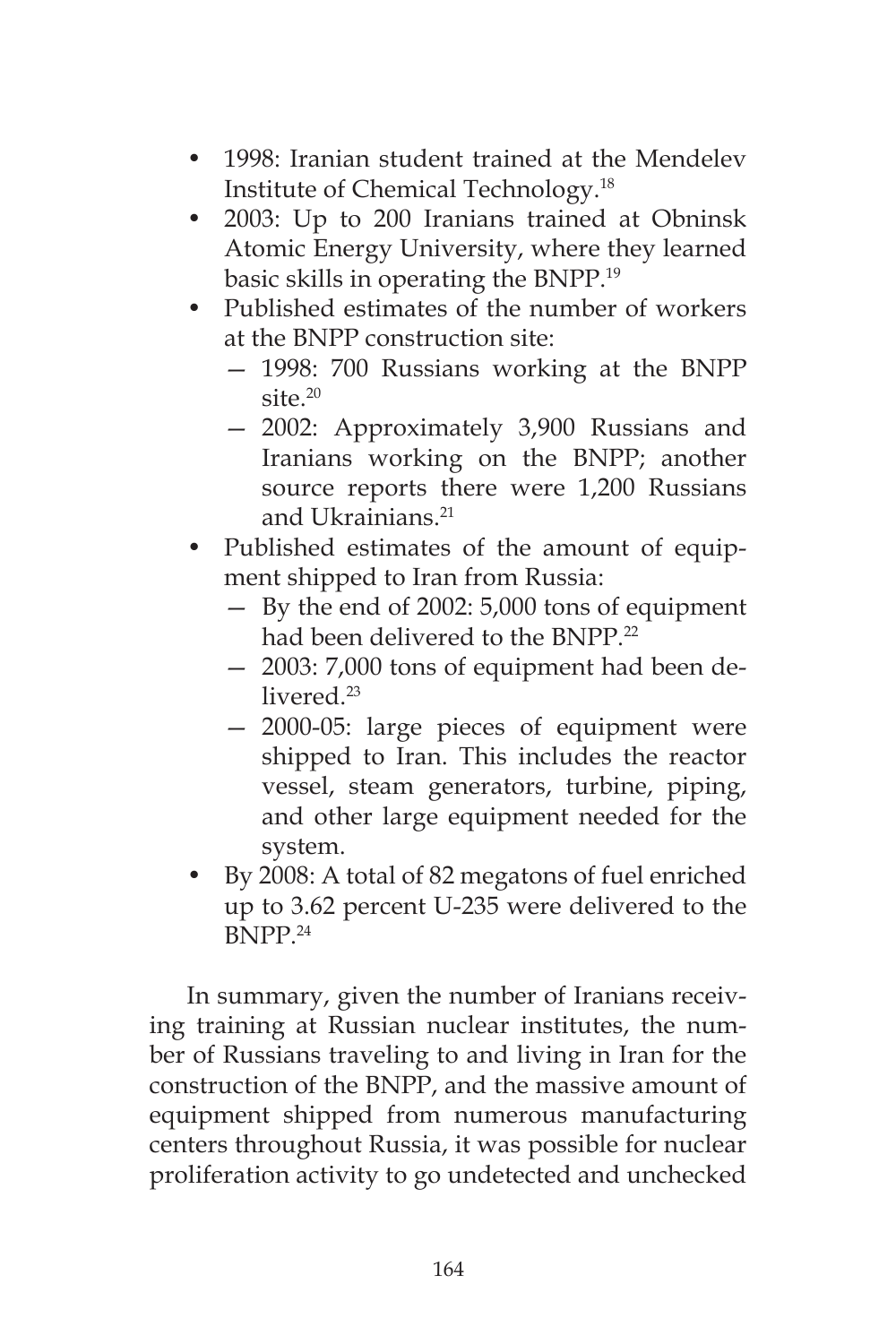within the civilian nuclear power umbrella. Quite simply, the amount of exchange of people, equipment, and documentation between two nations engaged in the purchase and construction of a nuclear power plant is large. Tracking nuclear proliferation is highly complex, difficult to unravel, and time- and personnel-consuming.

### **ISSUES WITH TECHNOLOGY TRANSFER**

According to the intelligence community (IC) unclassified report to Congress in September 2001:

These projects [referring to Russian projects with Iran] will help Iran augment its nuclear technology infrastructure, which in turn would be useful in supporting nuclear weapons research and development. The expertise and technology gained, along with the commercial channels and contacts established—**particularly through the Bushehr nuclear power plant project—could be used to advance Iran's nuclear weapons research and development program**. 25

This document specifically flags the U.S. concern over the use of the BNPP to support Iran's nuclear weapons program.

The IC has since changed its position, stating that since 2003, it believes that Iran has ended nuclear weapons development. From the 2007 IC unclassified assessment to Congress:

Analysis of events and activities associated with the Iranian nuclear program during the reporting period has yielded the following conclusions: We assess that Iran had been working to develop nuclear weapons through at least fall 2003, but that in fall 2003 Iran halted its nuclear weapons design and weaponization activities, and the military's covert uranium conver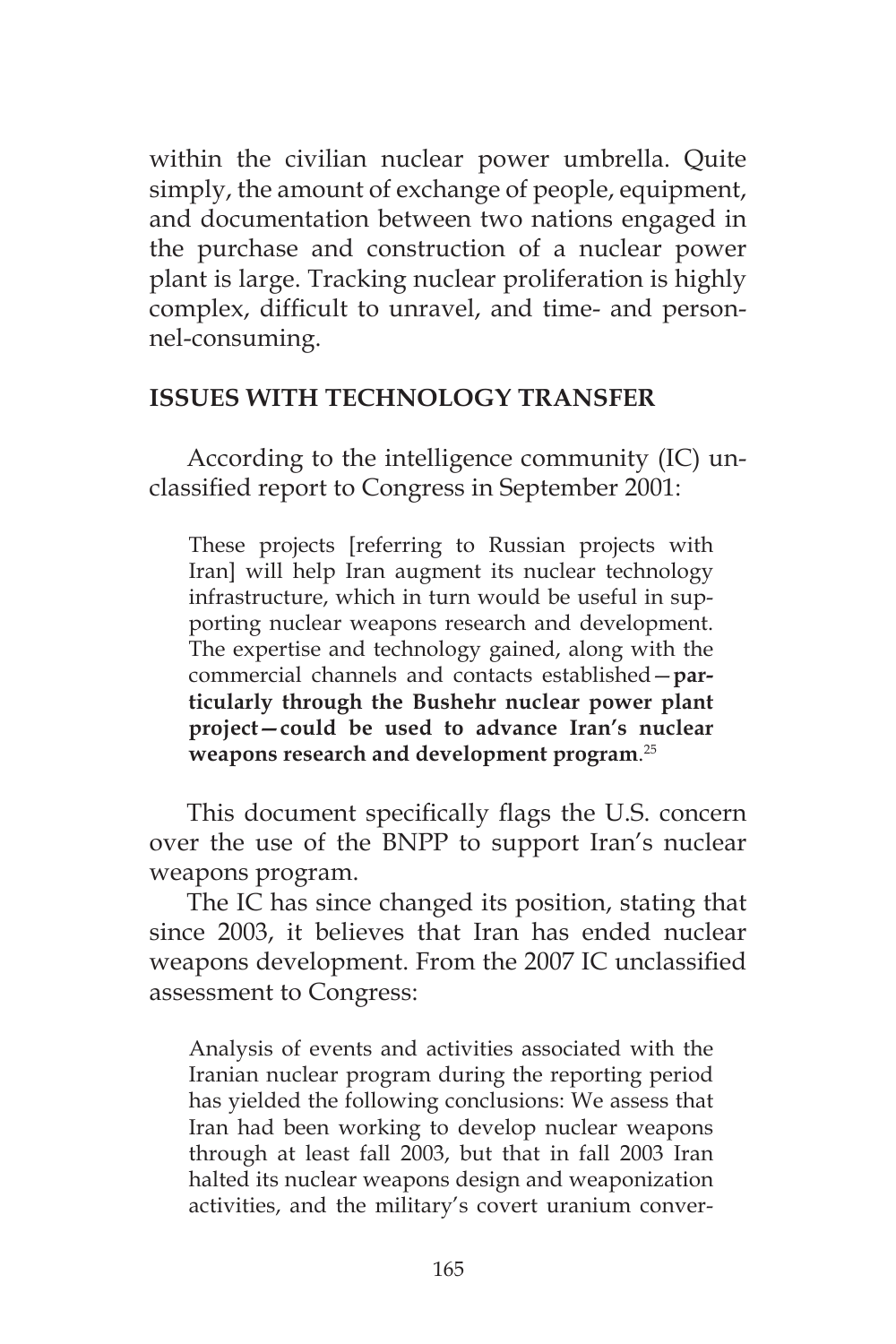sion-and enrichment-related activities. We judge that the halt lasted at least several years, and that Tehran had not resumed these activities as of mid-2007.<sup>26</sup>

Since the BNPP agreement in 1995, there have been a number of projects reported in the press and by nongovernmental organizations as illicit technology transfers among Iran and Russia, China, and the Khan network for nuclear materials production and nuclear weapons design and testing. Nuclear materials production projects include: atomic vapor laser isotope separation (AVLIS), heavy water (HW) production, HW research reactor (HWRR), centrifuge enrichment technology, and uranium-hexafluoride (UF $_{6}$ ) gas for a centrifuge cascade. Weapon-related capabilities identified include high explosives (HE) technology and expertise, high-speed cameras, and containment vessels for weapons testing. A short summary of each is provided here.<sup>27</sup>

## **Nuclear Material Production Technologies.**

• Russia-Iran AVLIS: During early-2000s, the U.S. and Russian governments engaged in discussions concerning the transfer of an AVLIS system from Russia to Iran. According to the IC unclassified report to Congress:

A component of the Russian Ministry of Atomic Energy (MINATOM) contracted with Iran to provide equipment clearly intended for AVLIS. The laser equipment was to have been delivered in late-1999 but continues to be held up as a result of U.S. protests. AVLIS technology could provide Iran the means to produce weapons quantities of highly enriched uranium. $^{28}$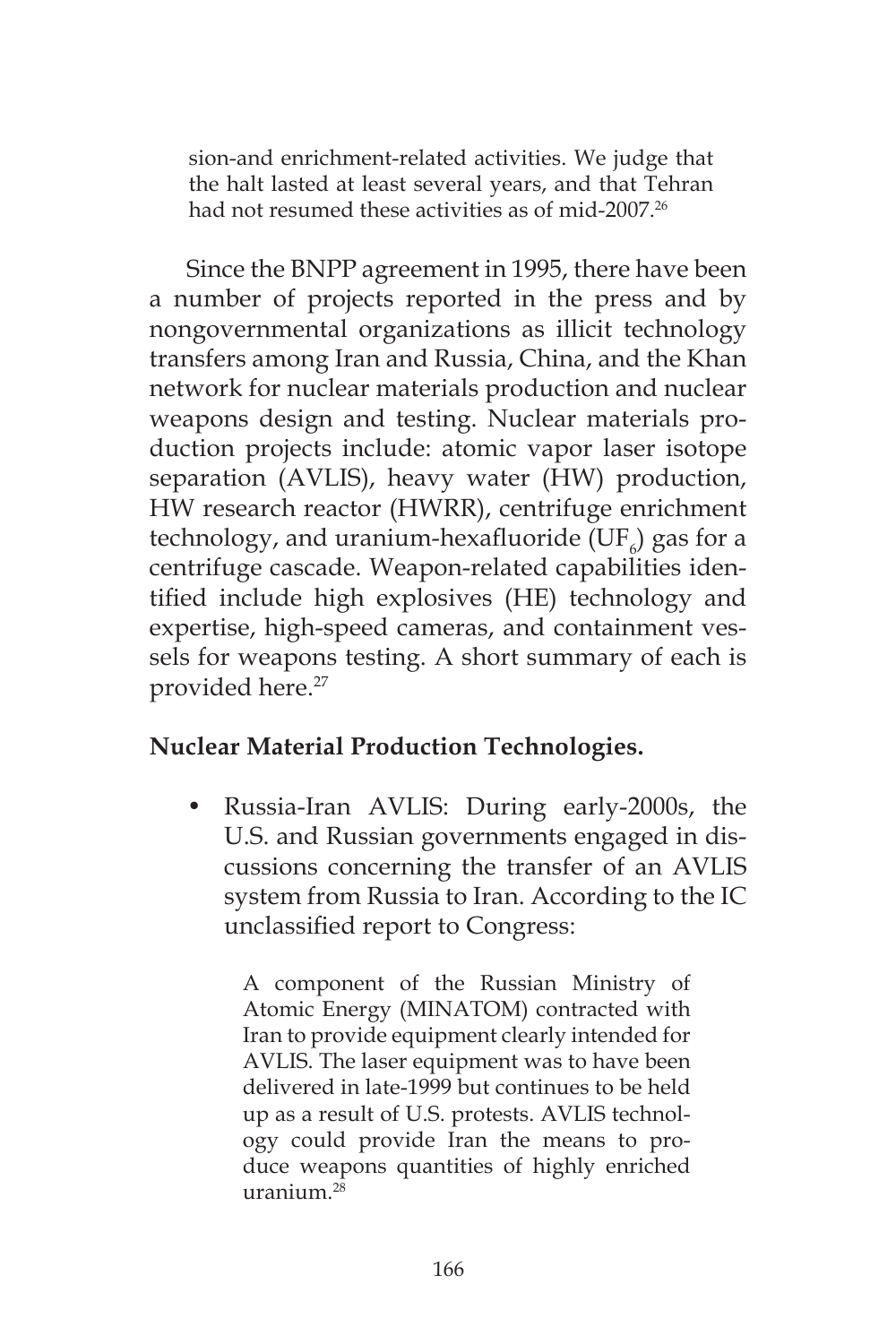Minatom, the predecessor organization to Rosatom, had evaluated that the equipment could not be used for uranium enrichment but agreed to stop the transfer to Iran under U.S. pressure. Reportedly the AVLIS equipment was designed and manufactured at a Rosatom Institute, the Yefremov Scientific Research Institute for Electrophysical Apparatus in St. Petersburg.29 Discussions in laser technology were part of the Russia-Iran technical agreement from 1995.

• Russia-Iran HW Production and HWRR: It was reported that prior to 1999, the Mendeleyev Russian Chemical-Technological University provided information on HW technologies to Iran<sup>30</sup> and in December 1998,  $\ldots$  press articles citing U.S. intelligence sources reported that Russia's Research and Design Institute of Power Engineering (NIKIET) and the Mendeleyev University of Chemical Technology were negotiating to sell Iran [a] 40-MWt heavywater research reactor and a  $UF_{6}$  uranium conversion plant.31

 Mendeleyev University, as noted earlier, was also training an Iranian student.

— NIKIET was identified as the U.S. focus of concern.32 NIKIET and the Mendeleyev institute were subsequently placed under U.S. sanctions in January 1999; they have since been removed from U.S. sanctions. Since these earlier revelations in the early-1990s, ISIS released a technical note in 2009 with information on Iran's HWRR, claiming that: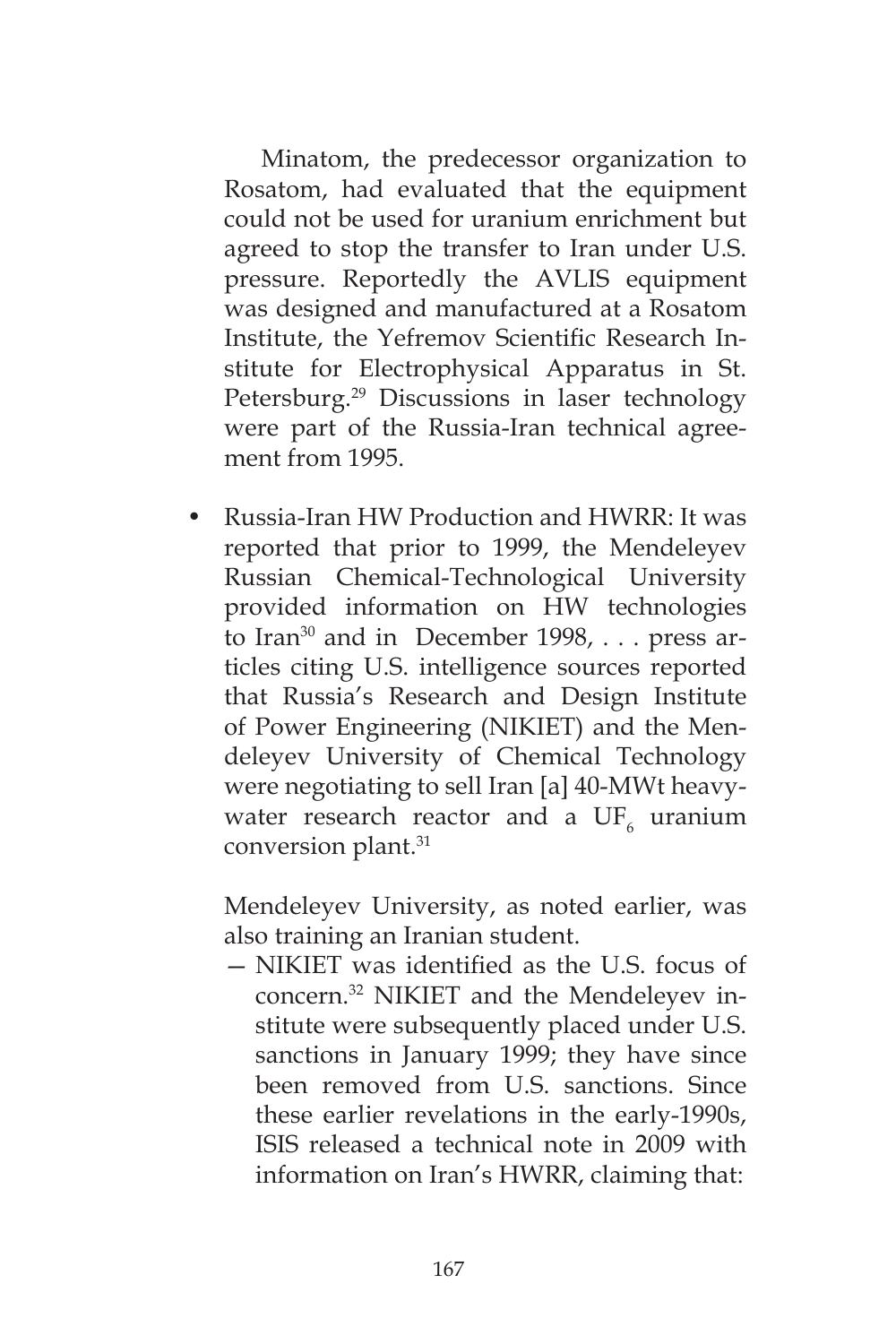Based on interviews with knowledgeable officials, NIKIET and a Russian company in Obninsk provided technology for the Arak reactor. This assistance included modifying the design of a RBMK fuel rod bundle for use in the Arak heavy water reactor. As a result of U.S. pressure, this assistance for Arak stopped in the late-1990s.<sup>33</sup>

This provides further confirmation of NIKIET's role in the HWRR and identifies a Russian company in Obninsk as providing technology.

- As noted earlier, in 2003, there were up to 200 Iranians trained at Obninsk Atomic Energy University, where they learned basic skills in operating the BNPP.<sup>34</sup> This places Iranian students in the same town as the company that ISIS identifies as providing technology for the HWRR at Arak. Both the HW production plant and HWRR project were kept hidden from the IAEA through the use of front companies until revealed by an Iranian opposition group in August 2002.35 Tehran claims it needs the Arak facility to produce isotopes for medical purposes, $36$  and that "as of October 2008, Iran had not yet installed equipment in the hot cells, including manipulators and specialized windows"37 that could be used for isotope production.
- China-Iran Uranium-Hexafluoride: In February 2003, IAEA Director General Mohamed El-Baradei was shown the 164-centrifuge cascade uranium enrichment facility at Natanz, and it was revealed that the Iranians had received 1,000 kilograms (kg) of natural  $\mathrm{UF}_6$  gas from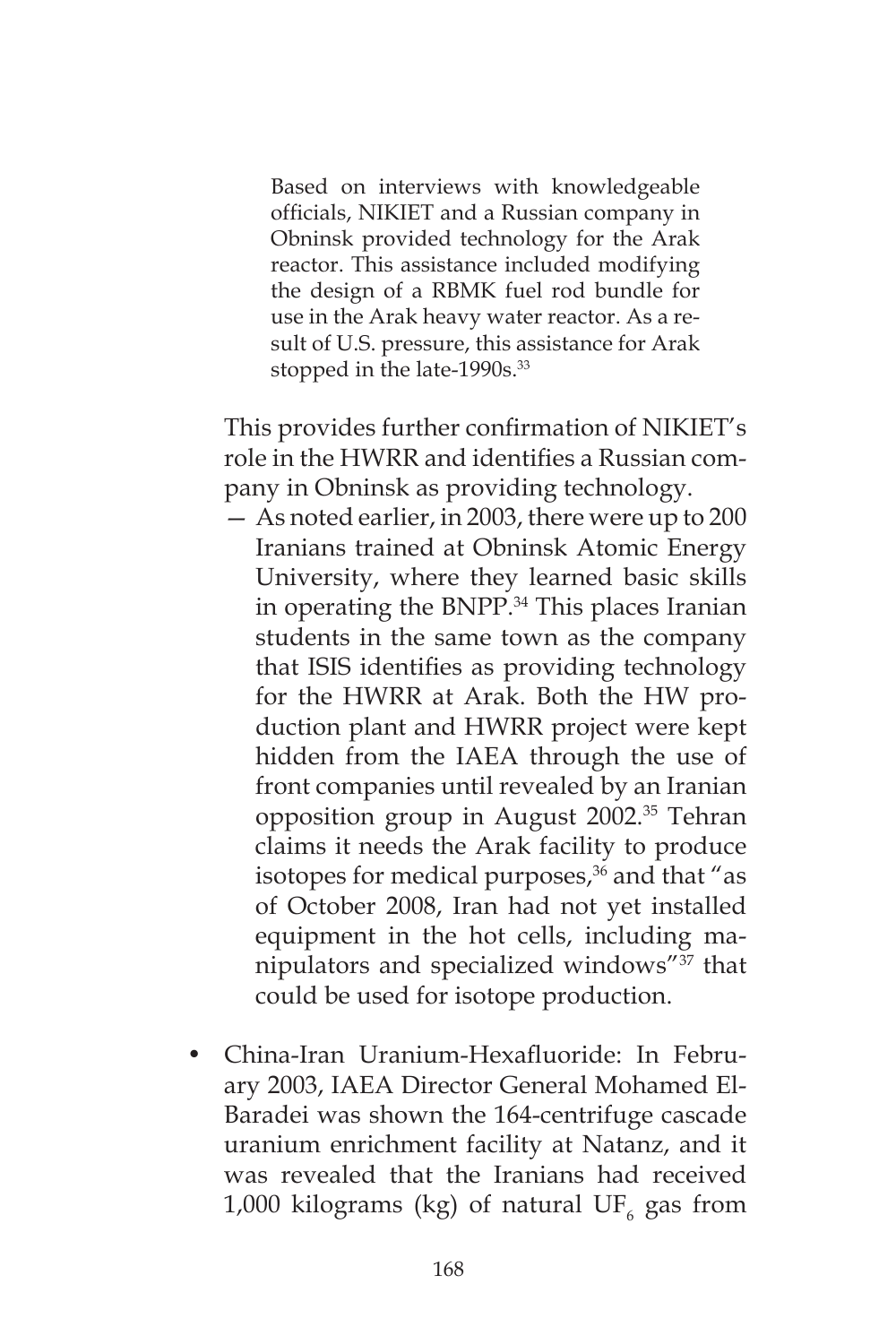China in 1991.<sup>38</sup> This information had previously been concealed.<sup>39</sup> The Chinese provided a significant amount of expertise, technology, and facility design for Iran's civilian nuclear complex within the Iranian IAEA safeguards agreement. Yet, the transfer of the  $\mathrm{UF}_6$  gas is an example of nuclear material transferred outside of the legal IAEA declaration.

- Pakistan Khan Network-Iran Centrifuge Uranium Enrichment: Perhaps one of the more surprising stories of proliferation was the transfer of technology and expertise from the Khan network to Iran's nuclear program, which began as early as 1985 when Dr. Khan met with the Iranians in Dubai and provided detailed construction plans and two centrifuges diverted from Kahuta.<sup>40</sup> This was followed by the supply of "two containers of surplus Pakistan centrifuge equipment to Iran in 1994 and 1995 for a payment of \$3 million."41 The centrifuges have been the basis for Iran's uranium enrichment program, which has continued to advance technically.
	- It is interesting to note that during nuclear negotiations with the Russians in 1995, the Iranians requested the purchase of a centrifuge uranium enrichment facility. Reportedly, the Russians had planned on providing the centrifuge technology but opted not to do so after the United States pressed them to end the agreement.
	- Later, in December 1998, NIKIET and Mendeleyev University of Chemical Technology were reportedly negotiating with Iran over the sale of a facility to convert uranium into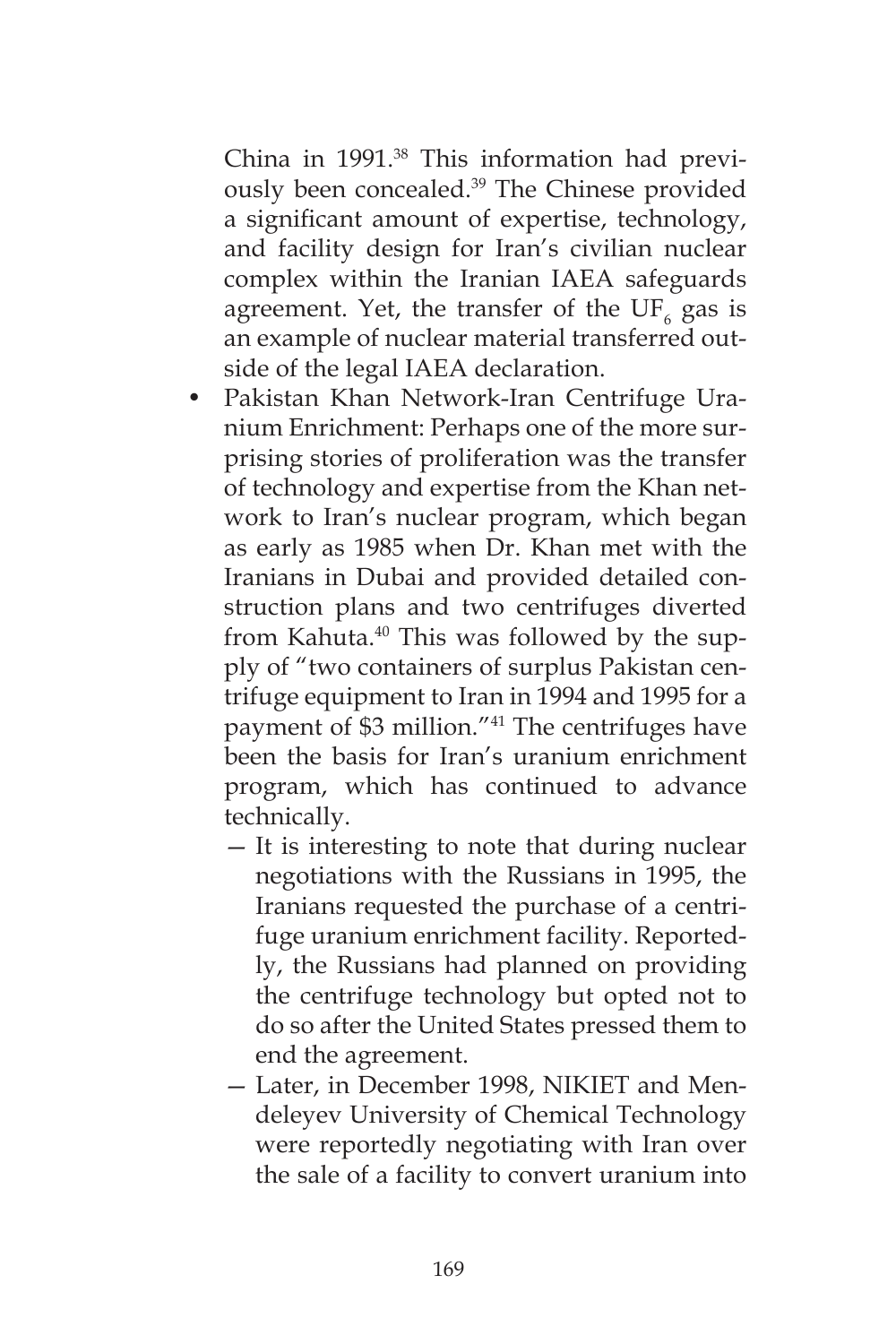UF $_{_6}$  after the Chinese canceled work on a UF $_{_6}$ facility with Iran.<sup>42</sup> During the same time, the Iranians were purchasing an AVLIS system for uranium enrichment from Russia.

— It would appear there might have been some overlap within the Iranian nuclear program. This is where it would be interesting to trace each purchase and negotiation by organization, institution, company, and individual to see if the military and civilian sides of the nuclear program were working together. Recent studies by ISIS show that there were parts of the Iranian government purchasing equipment and materials for the centrifuge enrichment program in the late-1980s, and it is not clear how the civilian and military programs were split.<sup>43</sup> It is difficult to ascertain whether the technology transfers completed by the Khan network had the official involvement of the Pakistani government. The centrifuge uranium enrichment work was well hidden within Iran's larger nuclear program until it was revealed by the Iranian opposition group, NCRI, in August 2002. The IAEA director general visited the uranium enrichment plants for the first time in 2003.44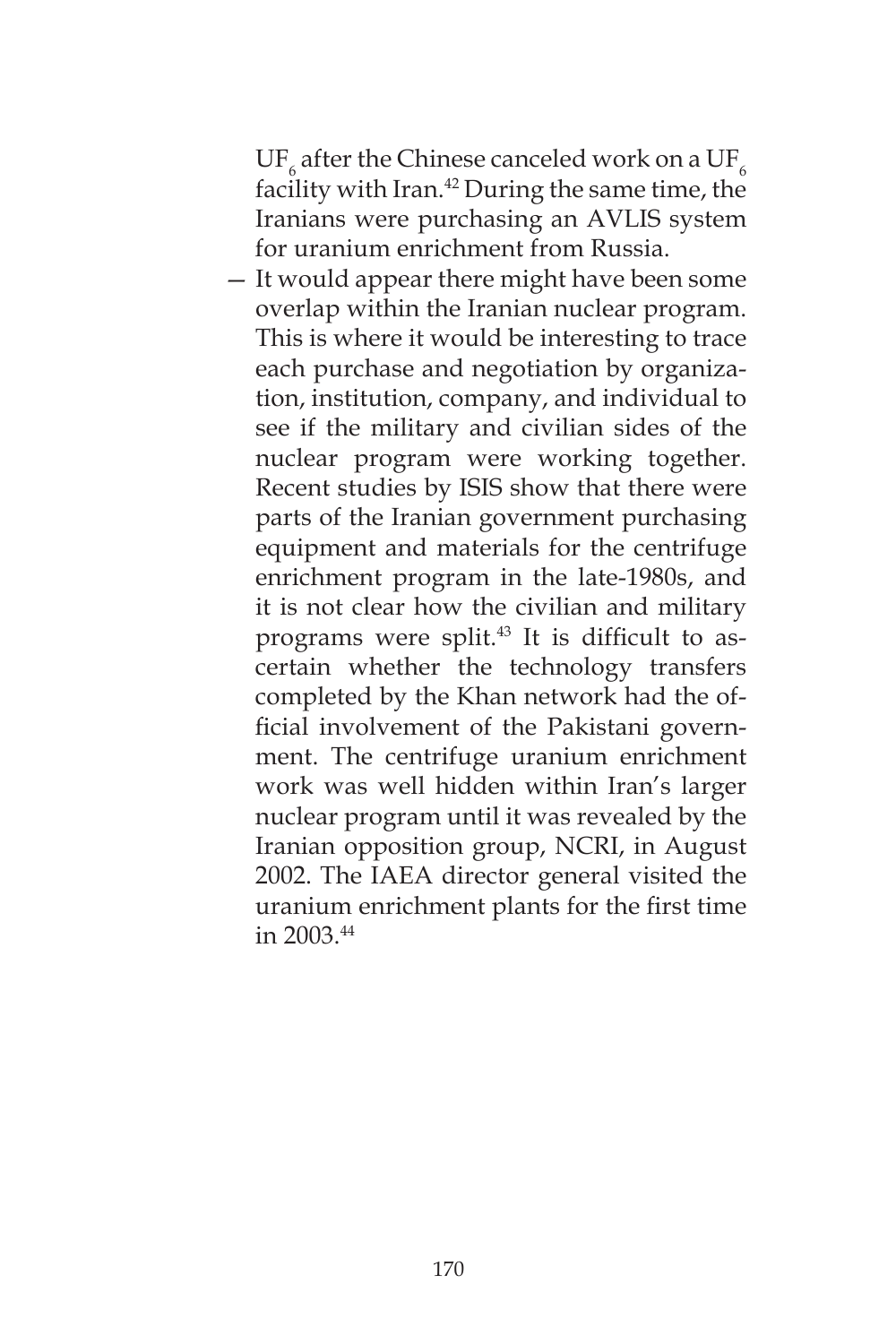# **WEAPONS DESIGN AND NUCLEAR TESTING**

- Russia-Iran Explosives Testing: According to news reports, Vyacheslav Danilenko, a former scientist from Chelyabinsk-70 (a weapons laboratory under Rosatom), contacted the Iranian embassy to inquire about possible joint ventures and later worked for the head of Iran's Physics Research Center (PRC) (see Figure 6-1). Per the IAEA organization chart, the PRC worked for the military side of Iran's nuclear program.45 Danilenko claimed he was in Iran training on nanodiamond technology from 1995 to 2001. In the summer of 2003, Tehran engineers reportedly conducted test detonations based upon a Russian method using information obtained from Danilenko.<sup>46</sup>
- Russia-Iran Containment Vessel for Explosive Testing: Based upon news reports, the explosive vessel at the Iranian Parchin military site was designed with the help of Danilenko.<sup>47</sup> Danilenko denies he worked on the vessel.<sup>48</sup> — According to the IAEA:

the HE vessel, or chamber, is said to have been put in place at Parchin in 2000. A building was constructed at that time around a large cylindrical object. The IAEA was able to confirm the date of construction of the cylinder and some of its design features . . . and that it was designed to contain the detonation of up to 70 kg of HE  $\dots$ <sup>49</sup>

 for hydrodynamic experiments consistent with possible weapons development.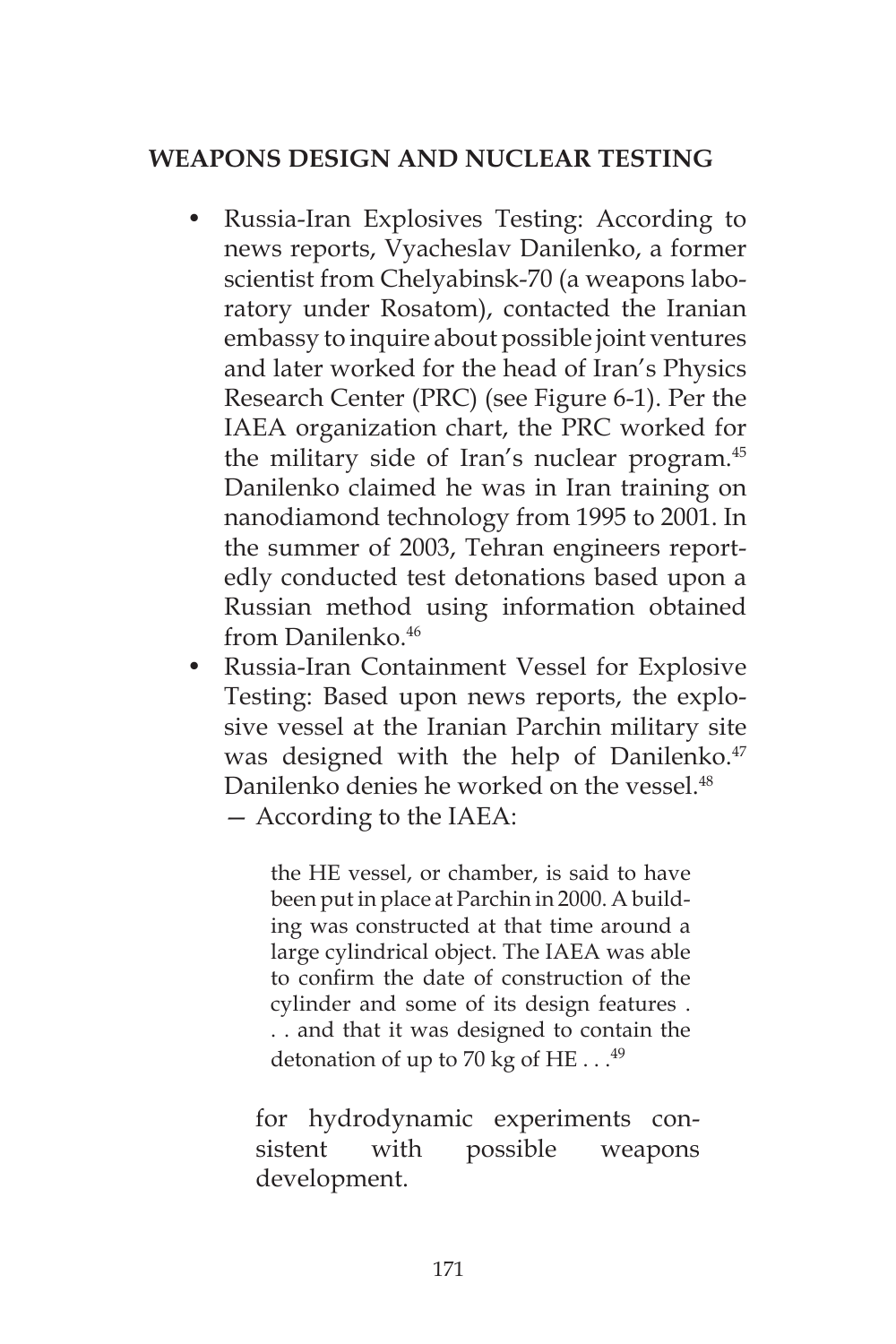— While a former IAEA inspector has insisted that 70-kg is beyond a plausible design for a containment vessel, a report on the Comprehensive Test Ban Treaty (CTBT) states that the Russian nuclear design laboratories, which would include Arzamas-16 and Chelyabinsk-70, conducted weapon-related experiments using large containment vessels. The CTBT report continues that, based upon a paper from Arzamas-16 , the Russian Federal Nuclear Center (VNIIEF), the design laboratory in the late-1970s and early-1980s needed to develop explosive-resistant chambers:

capable of hermetically holding inside its volume an explosive release of energy equivalent to 150 to 200 kilograms of TNT. . . . Development of these vessels–called Kolba in Russian-was completed by 1983.<sup>50</sup>

- It is reported that the Parchin vessel is a vacuum vessel with a diameter of 4.6 meters (m) and a length of 18.8-m. In the early-1990s, I had the opportunity to visit the Russian Research Institute of Chemical Machine Building in Zagorsk where they had large vacuum vessels for testing space equipment. One was large enough to test the Russian space shuttle with its wings clipped to fit within the chamber. This is to say that Russia has designed and built impressive facilities and large vacuum chambers consistent with the reported design of the Parchin vessel.
- Therefore, if the Iranians did receive help from the Russians in the design of contain-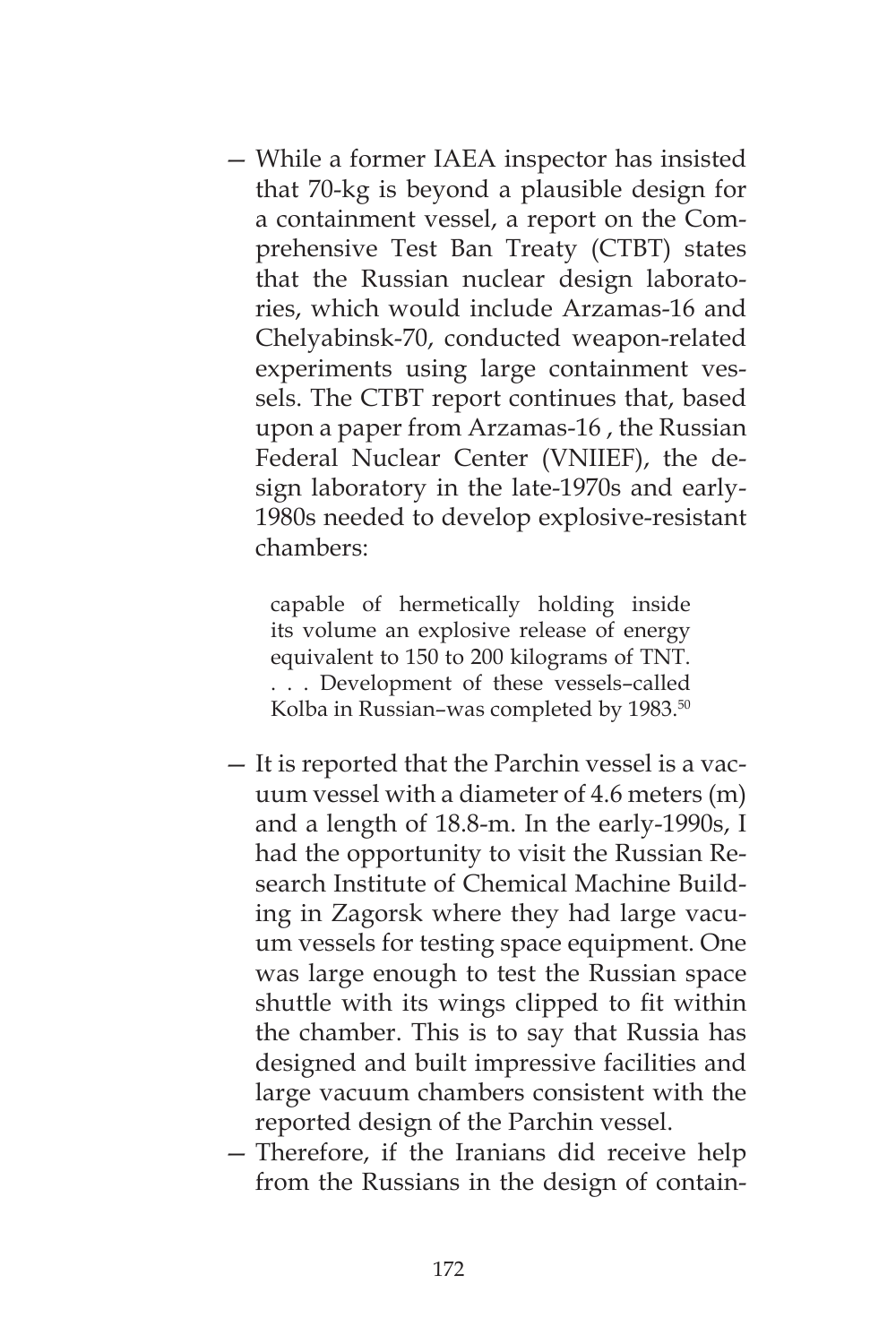ment vessels for high explosive testing of implosion systems, then 75 kg of HE is well within the design limits of Russian technology. What is not clear is whether the Russian weapons laboratories helped in the design of the Iranian vessel at Parchin.

• Russia-Iran High-speed Camera Diagnostics for HE Testing: According to ISIS,<sup>51</sup> the BIFO company, a subsidiary to the Russian Institute for Optical and Physical Measurement (VNIIO-FI), sold two high-speed cameras, K008 stream and "uniframe" camera and K011 "nineframe" camera to a German trading company who had purchased them for an Iranian front company. A technical description of each camera can be found in a VNIIOFI publication.<sup>52</sup> The cameras were purchased for \$42K<sup>53</sup> and can be used for the diagnostics of HE implosion testing as described previously, with operating time scales in nanoseconds. It is worth noting that, according to the ISIS report, VNIIOFI has joint publications on weapons testing with Arzamas-16, one of Russia's two nuclear weapons design laboratories.

In summary, there are a number of examples where nuclear materials, nuclear materials production technology, and nuclear weapons-related technology may have been transferred to Iran while hidden within its larger civilian nuclear power program. While it is plausible that these transfers occurred as a result of contacts made while training or within the larger technical agreements, it is difficult to prove without more substantial information. During the 1990s, Russia was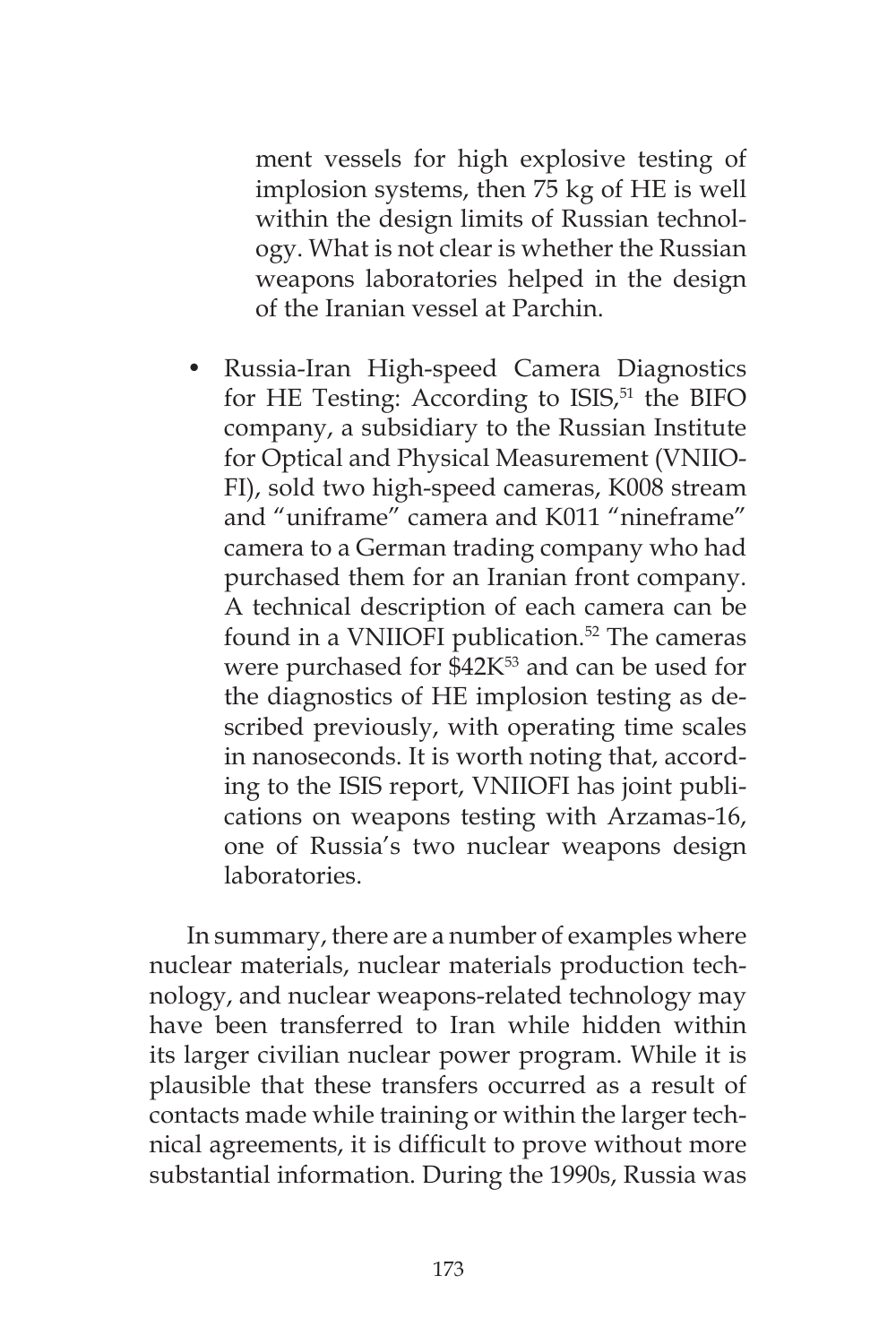undergoing a significant transformation and created openings that may no longer be open. Since the mid-2000s, Rosatom management has established a clear vision for creating a professional organization aimed at meeting national and international needs in the nuclear field and implemented it through the Russian government energy program. Similarly, China has moved to the international standards for nonproliferation and export controls with the goal of becoming an international supplier of nuclear technology. The competitive economic and technical basis between nations raises the bar regarding when proliferation activities can tarnish a country's reputation. The previous examples of proliferation primarily took place during the 1990s and demonstrate what can occur within a larger commercial program if governmental oversight is not strictly enforced.

Iran's nuclear program extends over 30 years, and a timeline of its program would help provide a foundation for understanding technology developments and transfers. A timeline can be used to track interactions and changes in relationships and agreements. There are literally thousands of people and interactions within the Iranian nuclear umbrella, spanning back to the 1980s. Iran also has a large number of technology development programs where the inter-relationships between people, companies, organizations, and educational centers, if tracked, could provide insights into their activities. A systems model keeps building and building, as this is the type of complex and detailed framework needed to track potential proliferation activity.

What is clear from the previous example is that a few people can provide invaluable support to a nation seeking a nuclear weapons capability. A. Q. Khan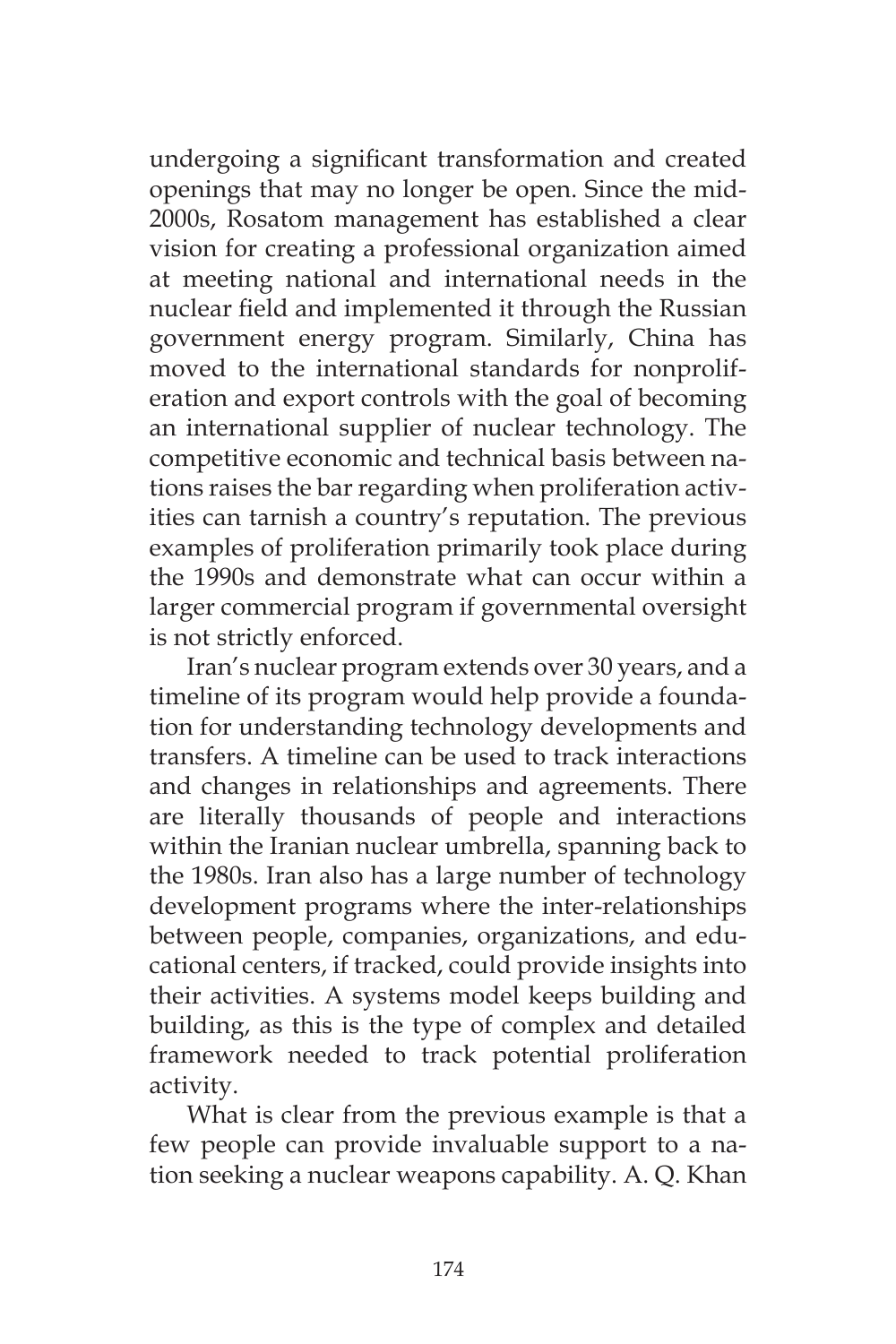created and directed an effort to provide centrifugebased uranium enrichment technology to several nations, and Danilenko is reported to have provided training on implosion technology and the design of an explosive vessel. These specific examples demonstrate how difficult it can be to trace nuclear proliferation within a larger commercial nuclear power program. It is the proverbial needle in a haystack.

# **A FEW MORE THOUGHTS**

- Technical expertise is critical to understanding proliferation pathways and how seemingly uninteresting information can be passed on without a second look by someone who lacks a deeper understanding of the materials, technologies, and types of technology that are used in materials production and nuclear weapons design and testing. Unfortunately, many of the U.S. experts who know much of the more obscure information are retiring.
- Curiosity, time, and a healthy environment for "failure" are all needed to allow analysts time to track odd information "down the rabbit hole." Failure needs to be encouraged.
- The initial question is of great importance in framing the research and in determining the final product. Questions should encourage seeking the answer from multiple views and perspective. Every question requires a new tact and approach and thereby brings in new insights.
- Physical space to do systems work is needed for sharing ideas, putting charts on the wall, and for spreading out information.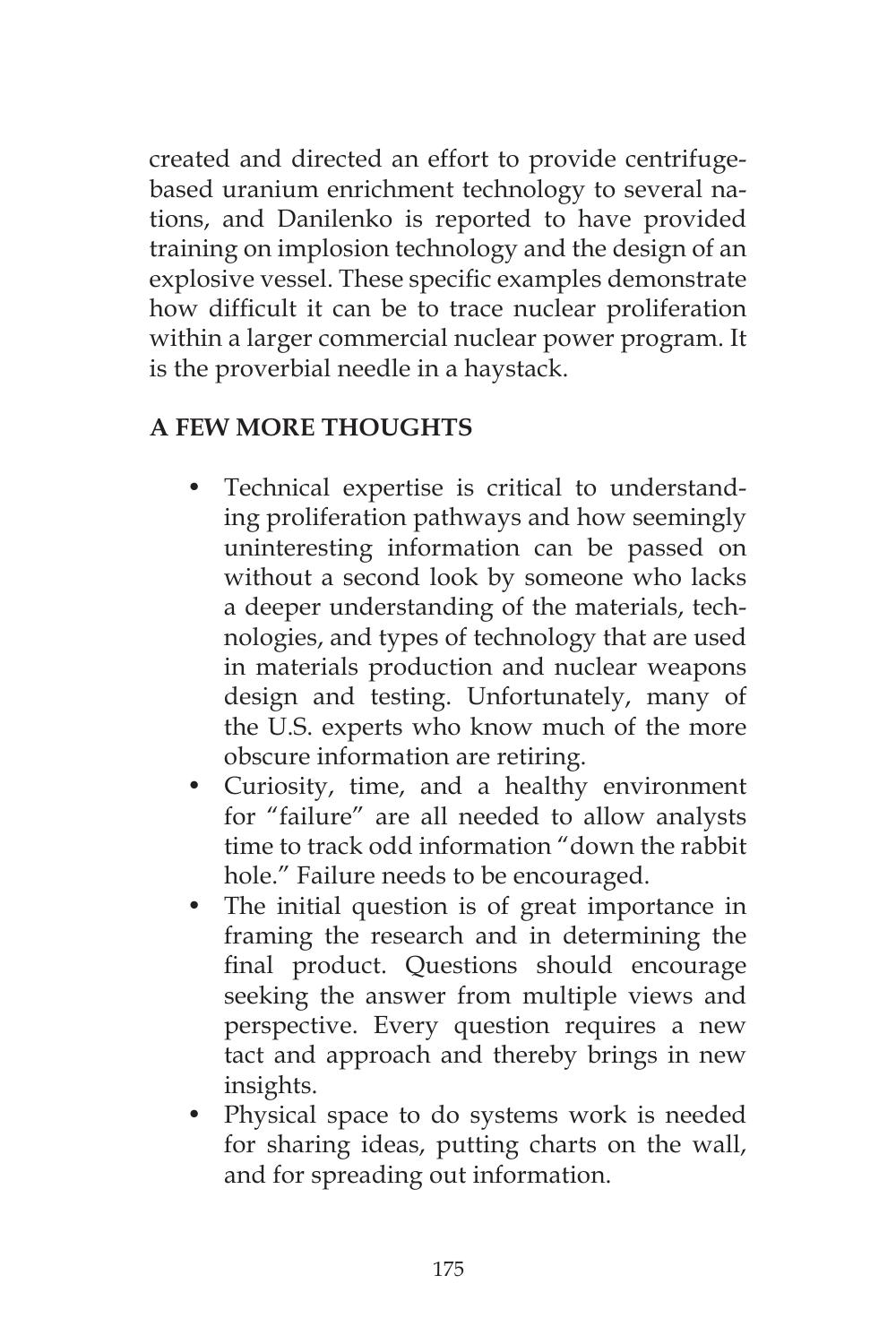• Finally, cultural knowledge and insights, not from books, but from experience in country, is essential.

More often than not, a country chooses a civilian nuclear power program not as a cover for a nuclear weapons program, but for energy. In the cases where it does occur, a nation's pursuit of a weapons program may be accompanied by signs of noncompliance with the NPT agreement. Also, there might be a sense of a defense imbalance in the region that would become balanced if that nation obtains a nuclear weapons capability. When you consider the list of nations that are currently considering new nuclear power programs or expanding their existing program, it is clear that their trade and economic roles in the international community are of great importance to them and may serve as an incentive not to develop a nuclear weapons capability.

There are two camps on how to move forward on nuclear power when considered within the reference frame of nonproliferation: 1) Limit the transfer of any and all nuclear power technology; or 2) Provide the technology for nuclear power production, but empower the IAEA and United Nations (UN) to track and enforce any anomalies or illicit activity.

There are arguments for both perspectives, and neither has worked "perfectly." For example, in trying to limit the transfer of technology to Iran and Libya, the door was opened for the transfer of illicit technology by other nations and the establishment of a shadow organization outside of governmental purview—a much more difficult and dangerous issue to track and control. In cases where nuclear technology was provided and kept under IAEA control, it has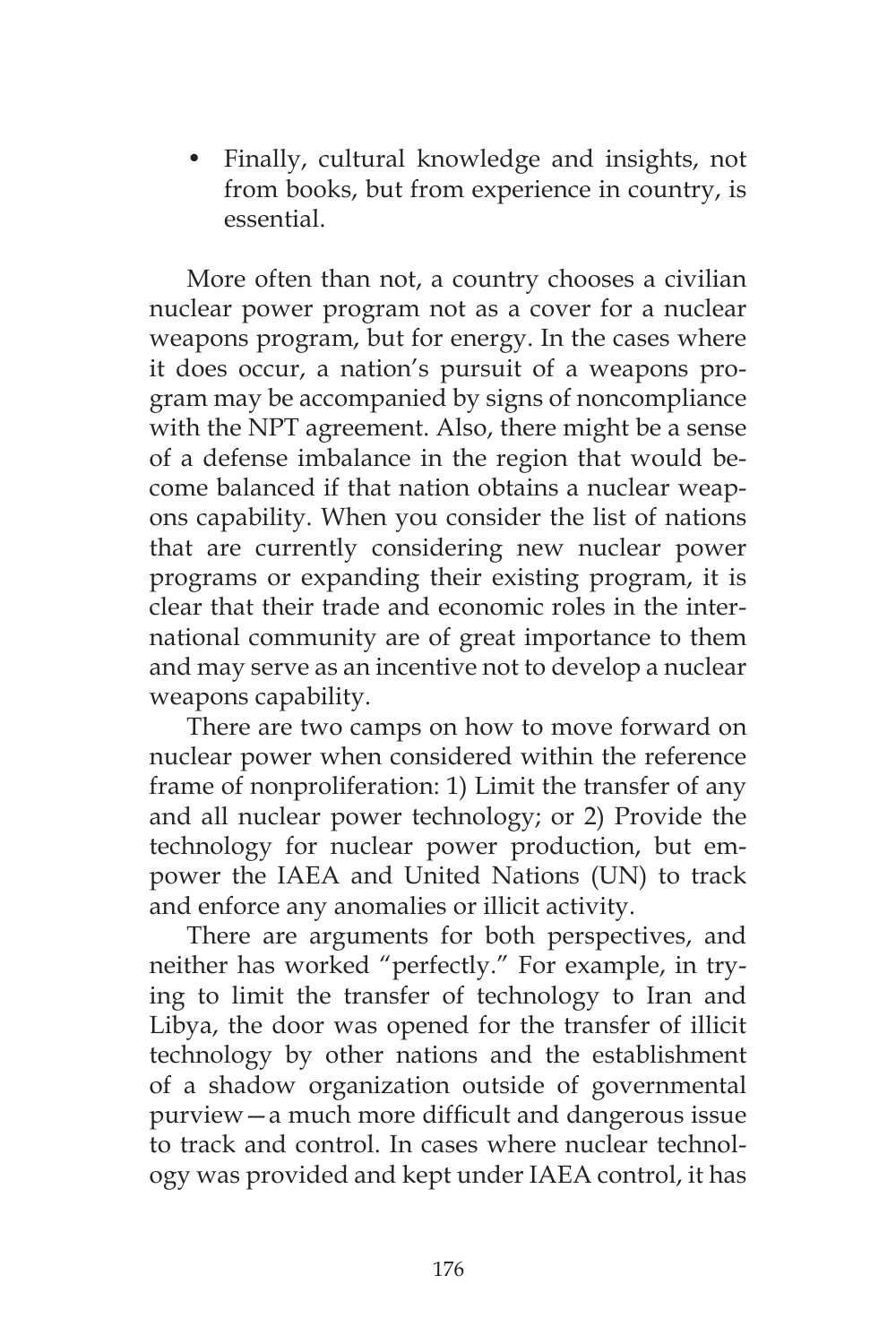been difficult for the IAEA to limit the growth of a nation's nuclear weapons program, including programs in North Korea, Iraq, and Iran. One of the contributing factors is the varying level of concern over proliferation activates among nations. The United States has a much more conservative idea of what limiting proliferation should be than, say, Russia or China does. Therefore, where the United States may not be willing to engage with a specific nation due to concerns of nuclear proliferation—for example, in Iran, Burma, or North Korea—Russia or China may be willing to step in.

## **CONCLUSIONS**

Overall it takes much time and funding to develop a systems perspective on nuclear proliferation. It requires a dedicated team with a passion for digging deeper and pursuing the question longer. It also requires policy representatives who want a greater understanding of the issues of nonproliferation and who are willing to push the experts in nonproliferation to do more and perform at a higher level. It is a highly complex process, but given the complexity of the global interactions and concerns over nuclear proliferation, it is the only possible way to establish a framework to track nuclear interactions and find the inconsistencies that may signal a country is seeking more than civilian nuclear technology. This type of systems approach will be needed as the number of new countries seeking commercial nuclear technology expands.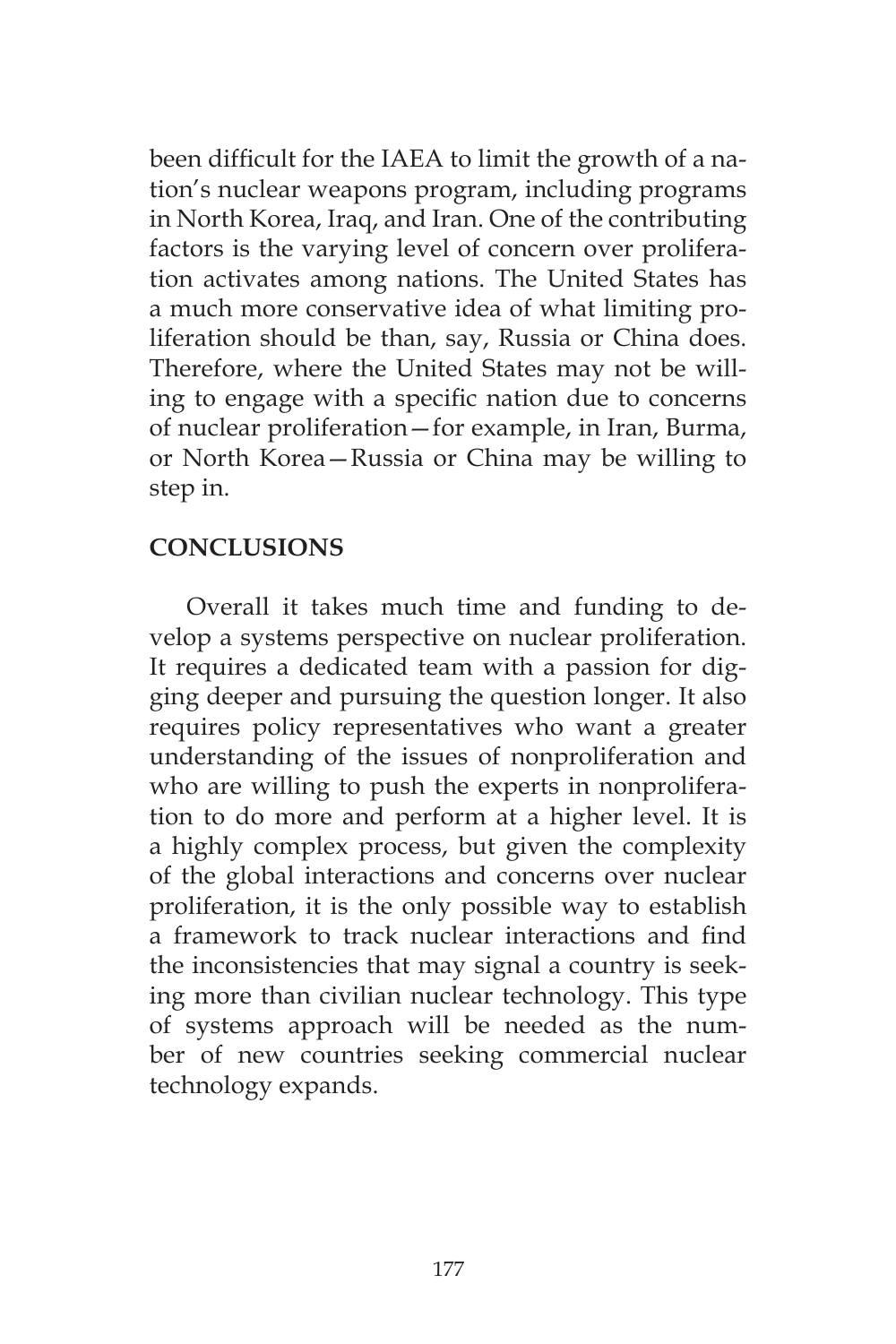### **ENDNOTES - CHAPTER 6**

1. J. C. Moltz and A. Y. Monsourov, *The North Korean Nuclear Program: Security, Strategy and New Perspectives from Russia*, New York: Routledge, 1999.

2. Jeffrey Richelson, *Spying on the Bomb: American Nuclear Intelligence from Nazi Germany to Iran and North Korea*, New York: Norton, 2006.

3. "Plans for New Reactors World Wide," World Nuclear Association, May 2012, available from *www.world-nuclear.org/info/ inf17.html*.

4. "Plans for New Reactors World Wide," World Nuclear Association; and "Emerging Nuclear Energy Countries," World Nuclear Association, 2012, available from *www.world-nuclear.org/ info/inf102.html*.

5. "Emerging Nuclear Energy Countries," World Nuclear Association.

6. It may be possible to reduce the number of people required for planning, construction, training, and operation by moving to small or medium reactors (SMR) for nations that currently do not have a nuclear power program. Small reactors can be manufactured, built, and transported as complete units to the operating site, where they are installed in the facility. At the end of life, the complete unit is shipped back to the originating country after a few years of cool down within the reactor compartment. The other advantage to SMRs is that they allow a developing nation to build up power at the location where it is needed and expand as more power is needed within the region.

7. "Acquisition of Technology Relating to Weapons of Mass Destruction and Advanced Conventional Munitions: 1 July Through 31 December 2000," Unclassified Report to Congress from the Director of Central Intelligence, 2001, available from *www.cia.gov/library/reports/archived-reports-1/july\_dec2000.htm*, hereafter DCI, Acquisition of Technology, 2000.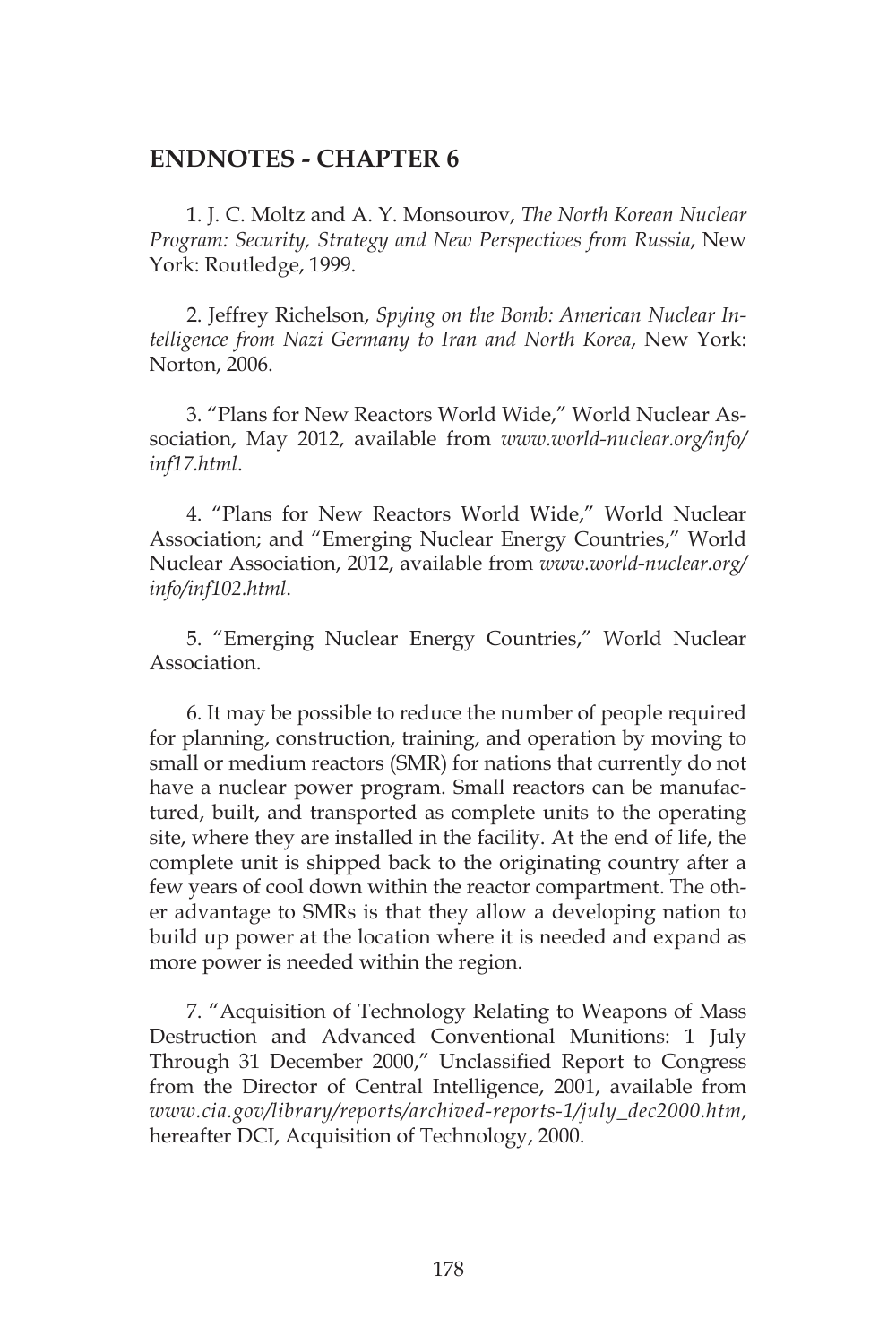8. M. Ghannadi-Maragheh, "Atomic Energy Organization of Iran," in World Nuclear Association Annual Symposium, London, UK, 2002, available from *www.iranwatch.org/sites/default/files/ iran-aeoi-worldnuclearassociation-090402.pdf.*

9. David Albright, Paul Brannan, and Andrea Stricker, "Will Fereydoun Abbasi-Davani lead Iran to nuclear weapons? (Rev. 1)," Washington, DC: Institute for Science and International Security, June 24, 2011, available from *isis-online.org/isis-reports/detail/ will-fereydoun-abbasi-davani-lead-iran-to-nuclear-weapons*.

10. *Ibid*.

11. Mohammad Mohaddessin, "New Nuclear Revelations: Text of the Press Conference of Mohammad Mohaddessin, Chairman of the Foreign Affairs Committee of the National Council of Resistence of Iran," Iran Watch, Wisconsin Project on Nuclear Arms Control, September 10, 2004, available from *www.iranwatch. org/privateviews/NCRI/perspex-ncri-nuclearprogram-091004.htm*.

12. "Implementation of the NPT Safeguards Agreement and relevent provisions of Security Council resolutions in the Islamic Republic of Iran," Vienna, Austria: International Atomic Energy Association, November 8, 2011, available from *www.iaea.org/Publications/Documents/Board/2011/gov2011-65.pdf*.

13. *Ibid*.

14. Judith Perera, "Nuclear Industry of Iran," *Opensource.gov*, April 2003.

15. Mark Gorwitz, "Iranian Nuclear Science Bibliography: Open Literature References," September 2003.

16. "Specialists to Train Iranians for Bushehr Nuclear Plant," *ITAR-TASS*, NTI: Russia: Nuclear Exports to Iran: Training and Know How, 1996.

17. Perera, "Nuclear Industry of Iran"; S. Sergievskiy, "Iranskiye stazhery na Balakovskoy AE" ("Iranian trainees at Balakovo AE"), *Nezavisimaya Gazeta* online edition, 1999.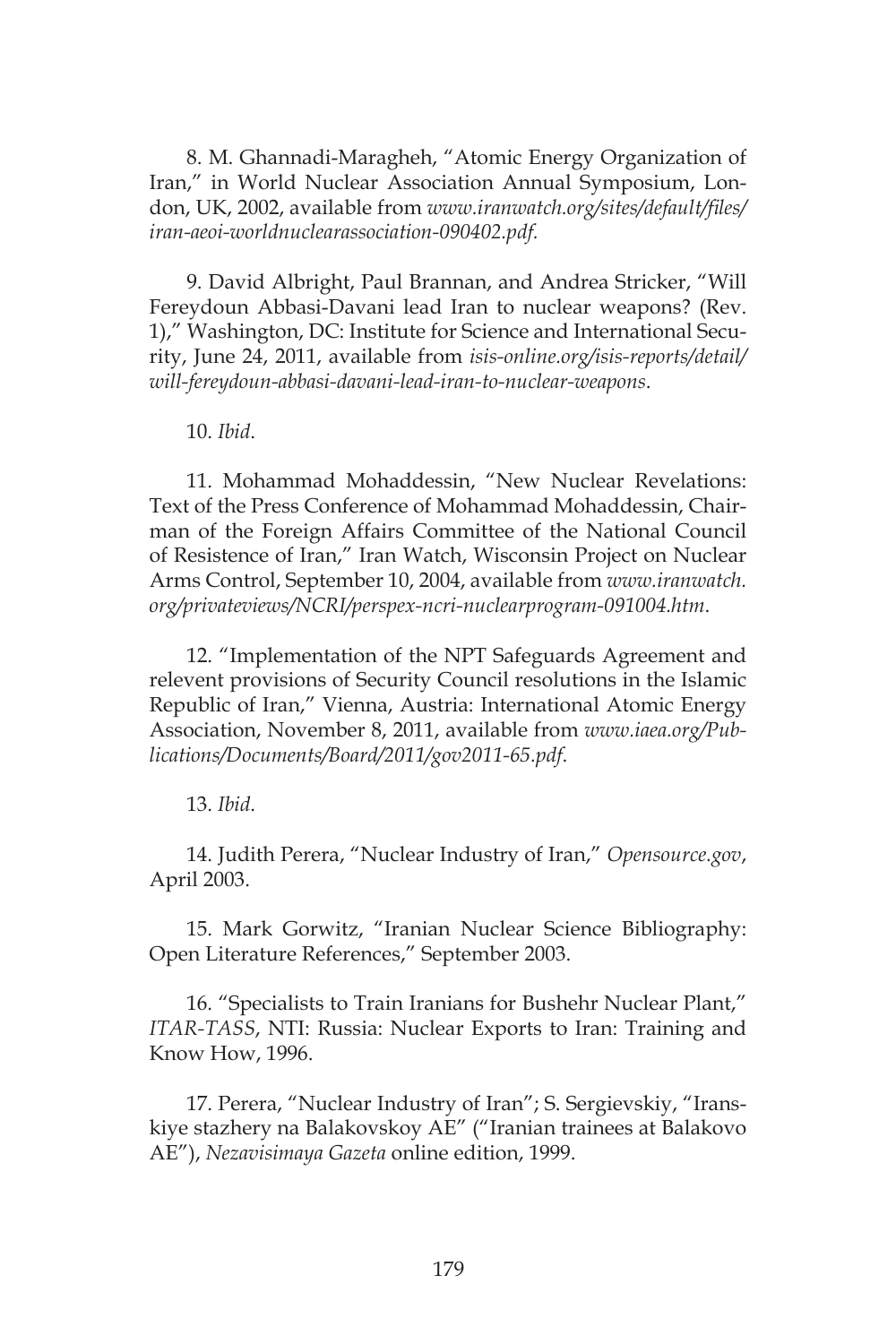18. Perera, "Nuclear Industry of Iran."

19. Nick P. Walsh, "Russian Lessons," *The Guardian*, June 16, 2003.

20. Perera, "Nuclear Industry of Iran."

21. *Ibid*.

22. *Ibid*.

23. *Ibid*.

24. "Bushehr: Fueling the Reactor," *GlobalSecurity.org*, available from *www.globalsecurity.org/wmd/world/iran/bushehr-fuel.htm*.

25. DCI, Acquisition of Technology, 2000. Emphasis added.

26. "Acquisition of Technology Relating to Weapons of Mass Destruction and Advanced Conventional Munitions: 1 January to 31 December 2007," Unclassified Report to Congress from the Deputy Director of National Intelligence for Analysis, 2007, hereafter DDNI, Acquisition of Technology, 2007.

27. It is worth noting that the details of the stories are much richer and interesting than what I am able to provide in these short summaries.

28. DCI, Acquisition of Technology, 2000.

29. Perera, "Nuclear Industry of Iran"; Michael Knapik, "Russia tells U.S. officials it will not export lasers to Iran," *Nucleonics Week*, Vol. 42, March 8, 2001.

30. Michael R. Gordon, "Russia to Offer U.S. Deal to End Iran Nuclear Aid," *The New York Times*, March 17, 1999.

31. Perera, "Nuclear Industry of Iran."

32. Gordon, "Russia to Offer U.S. Deal."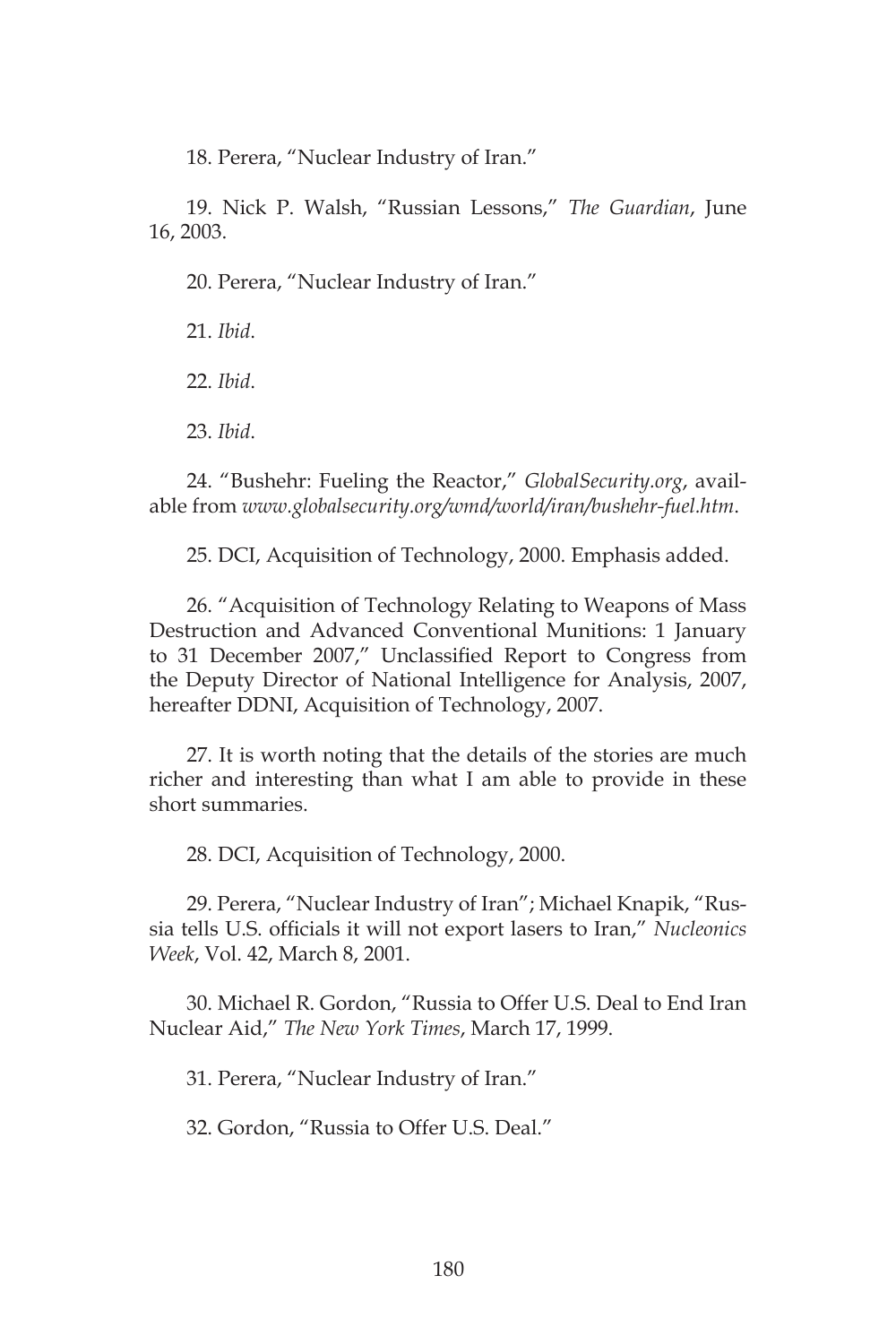33. David Albright, Paul Brannan, and Robert Kelley, "Mysteries Deepen Over Status of Arak Reactor Project," Washington, DC: Institute for Science and International Studies, August 11, 2009, available from *www.isisnucleariran.org/assets/pdf/Arak-FuelElement.pdf*; David Albright, Paul Brannan, and Robert Kelley, "Update on the Arak Reactor in Iran," Washington, DC: Institute for Science and International Studies, August 25, 2009, available from *www.isisnucleariran.org/assets/pdf/Arak\_Update\_25\_ August2009.pdf*.

34. Walsh, "Russian Lessons."

35. "Iran Nuclear Milestones," Iran Watch, Wisconsin Project on Nuclear Arms Control, February 2011, available from *www. iranwatch.org/wmd/wmd-nukemilestones.htm*.

36. James Phillips, "Iran's Nuclear Program: What Is Known and Unknown," Washington, DC: The Heritage Foundation, March 26, 2010, available from *www.heritage.org/research/ reports/2010/03/iran-s-nuclear-program-what-is-known-and-unknown*.

37. Albright *et al*., "Mysteries Deepen Over Status of Arak Reactor Project."

38. Mohammad Sahimi, "Iran's Nuclear Program. Part I: Its History," October 2, 2003, available from *www.payvand.com/ news/03/oct/1015.html*.

39. John R. Bolton, *Surrender Is Not an Option : Defending America at the United Nations and Abroad*, New York: Threshold Editions, 2007.

40. Erich Follath and Holger Stark, "The Birth of a Bomb, A History of Iran's Nuclear Ambitions," *Der Spiegel*, June 17, 2010, available from *www.spiegel.de/international/world/0,1518,701109,00. html*; "Pakistan: Dr. Abdul Qadeer Khan Discusses Nuclear Program in TV Talk Show," Karachi Aaj News Television in Urdu, from "Islamabad Tonight" discussion program hosted by Nadeem Malik, August 31, 2009.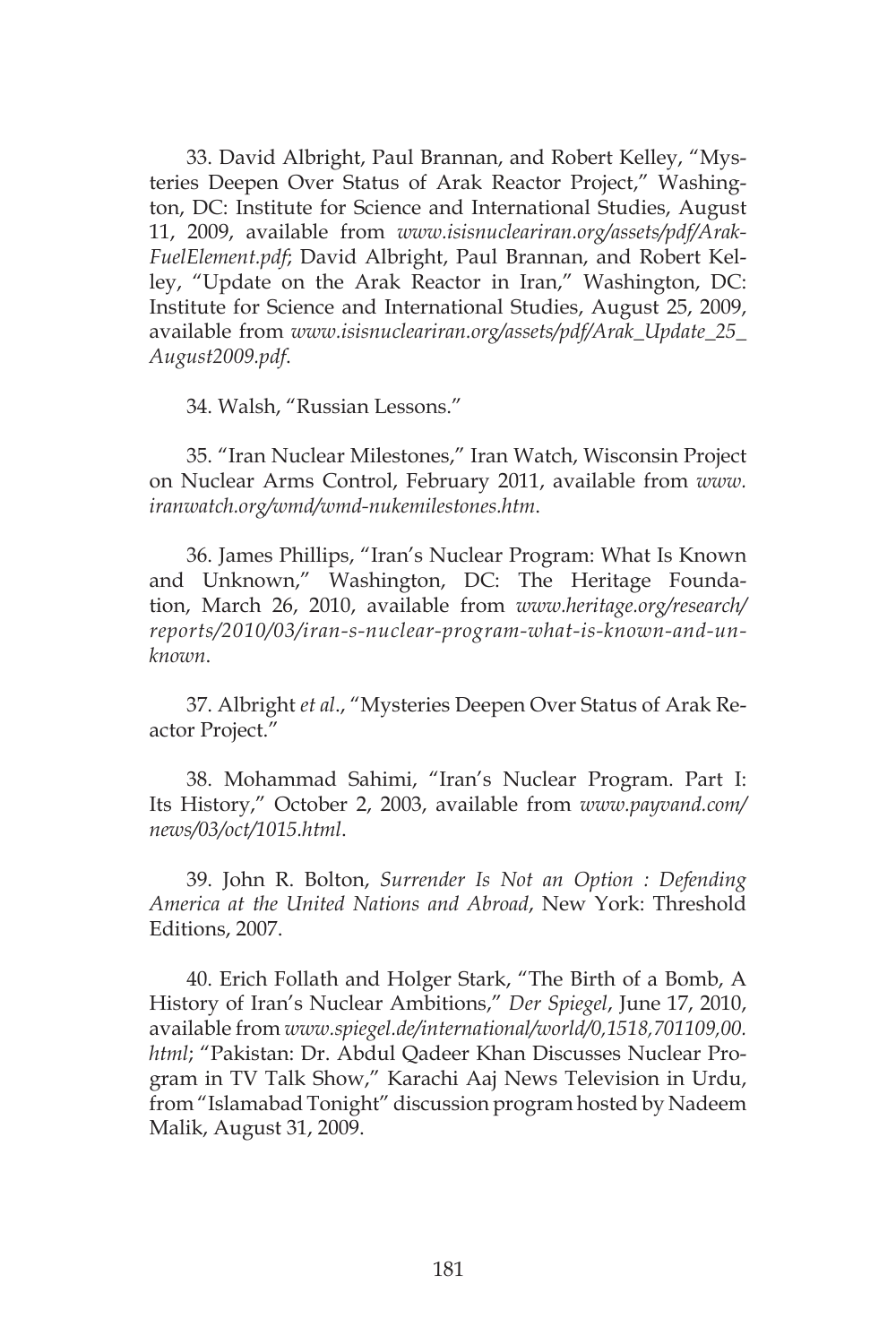41. Chaim Braun and Christopher F. Chyba, "Proliferation Rings," *International Security*, Vol. 29, No. 2, Fall 2004, pp. 5-49.

42. "Russia: Nuclear Exports to Iran: Enrichment, Mining and Milling," NTI, June 22, 2011.

43. David Albright and Paul Brannan, "Iranian Smuggling for Military Nuclear Programs: From Shahid Hemmat Industrial Group to the Physics Research Center," Washington, DC: Institute for Science and International Security, May 16, 2012.

44. "Iran Nuclear Milestones," Iran Watch.

45. Joby Warrick, "Iran-Russian Scientist Vyacheslav Danilenko's Aid to Iran Offers Peek at Nuclear Program," *The Washington Post*, November 13, 2011; Mark Gorwitz, "Vyacheslav Danilenko—Background, Research, and Proliferation Concerns," Washington, DC: Institute for Science and International Security, November 29, 2011, available from *isis-online.org/isis-reports/detail/ vyacheslav-danilenko-background-research-and-proliferation-concerns/*.

46. For more information on the Iranian high explosive test and a diagram of the configuration, see Follath and Stark, "The Birth of a Bomb."

47. "Parchin chamber raises nuclear test suspicions," AP, May 19, 2012, available from *gulfnews.com/news/region/iran/parchinchamber-raises-nuclear-test-suspicions-1.1024807*.

48. *Ibid*.

49. "Implementation of the NPT Safeguards Agreement and relevent provisions of Security Council resolutions in the Islamic Republic of Iran," Vienna, Austria: International Atomic Energy Agency, November, 8, 2011.

50. Kathleen Bailey and Thomas Scheber, *The Comprehensive Test Ban Treaty: An Assessment of the Benefits, Costs, and Risks*, Fairfax, VA: National Institute for Public Policy, March 2011, available from *www.nipp.org/CTBT%203.11.11%20electronic%20version.pdf*.